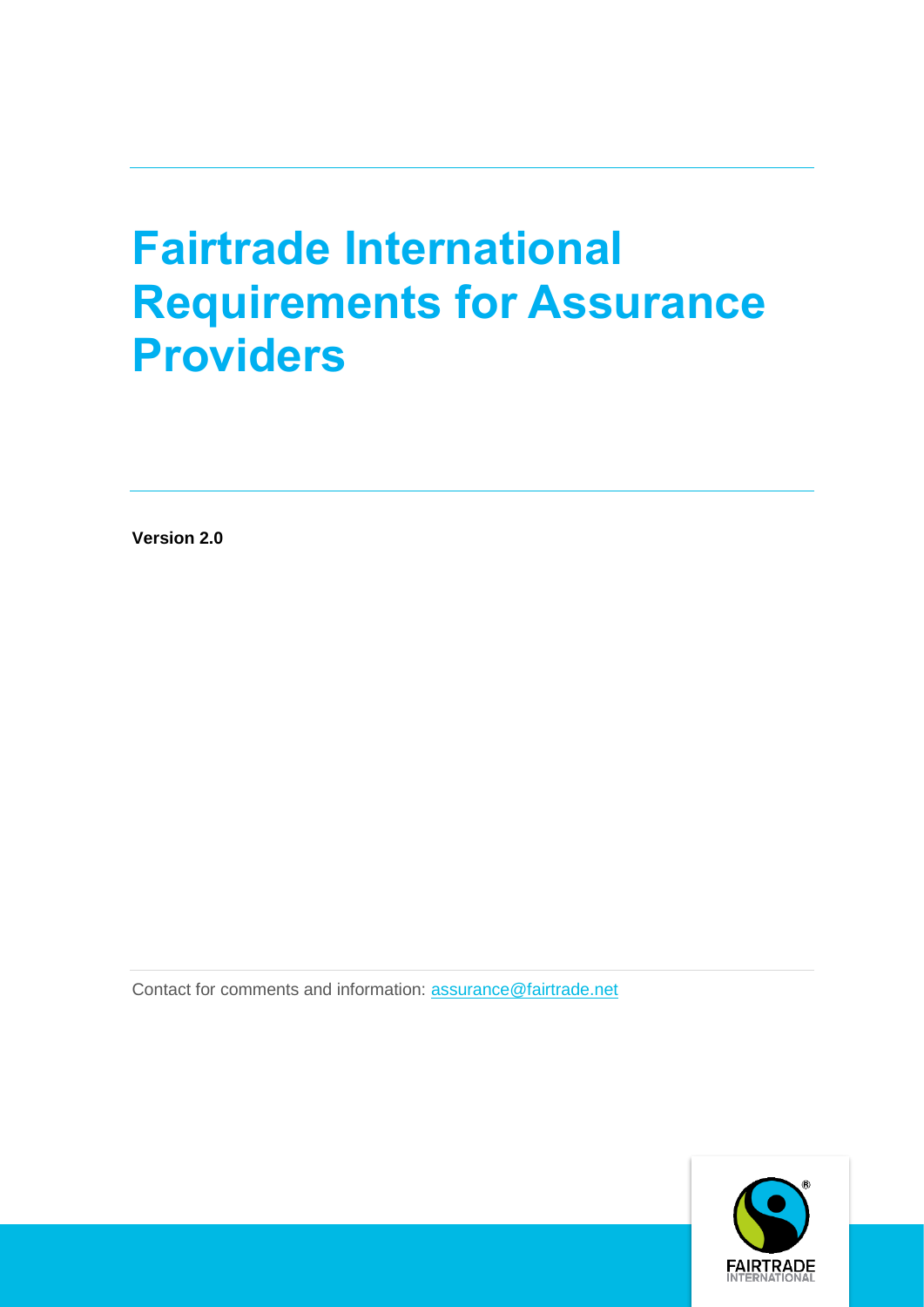# **Table of Contents**

| 1           |  |
|-------------|--|
| $\mathbf 2$ |  |
| 2.1         |  |
| 2.2         |  |
| 2.3         |  |
| 2.4         |  |
| 2.5         |  |
| 2.6         |  |
| 2.7         |  |
| 2.8         |  |
| 2.9         |  |
| 2.10        |  |
| 2.11        |  |
| 2.12        |  |
| 2.13        |  |
| 2.14        |  |
| 2.15        |  |
| 2.16        |  |
| 2.17        |  |
| 2.18        |  |
| 2.19        |  |
| 3           |  |
| 3.1         |  |
| 3.2         |  |
| 4           |  |
| 4.1         |  |
| 4.2         |  |
| 4.3         |  |
| 5           |  |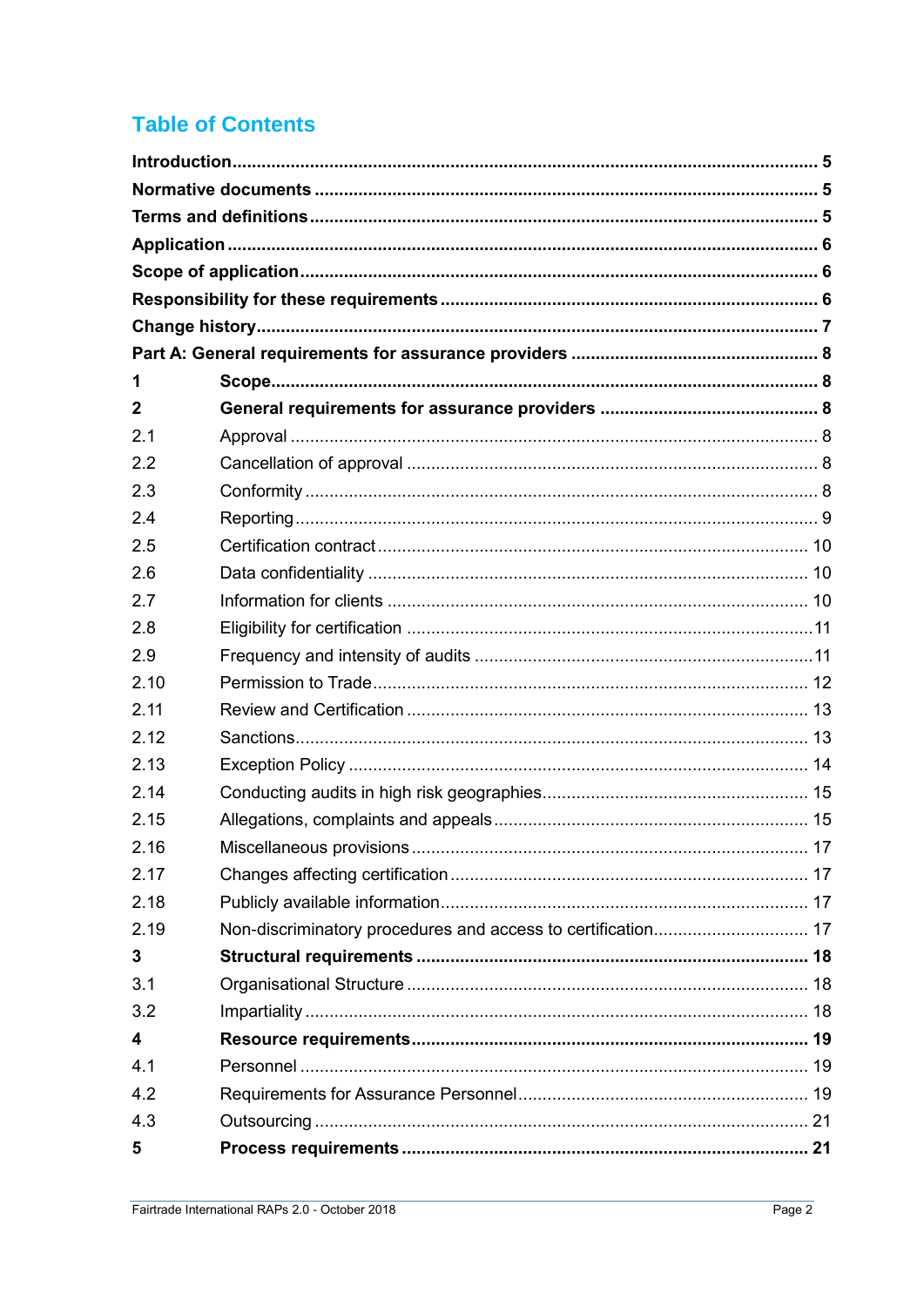| 5.1  |                                                                                       |    |
|------|---------------------------------------------------------------------------------------|----|
| 5.2  |                                                                                       |    |
| 5.3  |                                                                                       |    |
| 5.4  |                                                                                       |    |
| 5.5  |                                                                                       |    |
| 5.6  |                                                                                       |    |
| 5.7  |                                                                                       |    |
| 5.8  |                                                                                       |    |
| 6    |                                                                                       |    |
| 6.1  |                                                                                       |    |
|      | Part B: Additional Requirements for Assurance Providers Certifying Traders  27        |    |
| 7    |                                                                                       |    |
| 7.1  |                                                                                       |    |
| 8    |                                                                                       |    |
| 8.1  |                                                                                       |    |
| 8.2  |                                                                                       |    |
| 8.3  |                                                                                       |    |
|      | Part C: Additional Requirements for Assurance Providers Certifying Producers  29      |    |
| 9    |                                                                                       |    |
| 9.1  |                                                                                       |    |
| 9.2  |                                                                                       |    |
| 9.3  |                                                                                       |    |
|      | Part D: Requirements for assurance providers certifying product specific standards 31 |    |
|      |                                                                                       |    |
| 10   |                                                                                       |    |
| 10.1 | Personnel                                                                             | 31 |
| 11   |                                                                                       |    |
| 11.1 |                                                                                       |    |
| 11.2 |                                                                                       |    |
| 11.3 |                                                                                       |    |
| 11.4 |                                                                                       |    |
| 11.5 |                                                                                       |    |
|      |                                                                                       |    |
|      |                                                                                       |    |
|      | ANNEX C: Fairtrade International Risk Based Assurance Policy 35                       |    |
| C.1  |                                                                                       |    |
| C.2  |                                                                                       |    |
| C.3  |                                                                                       |    |
|      |                                                                                       |    |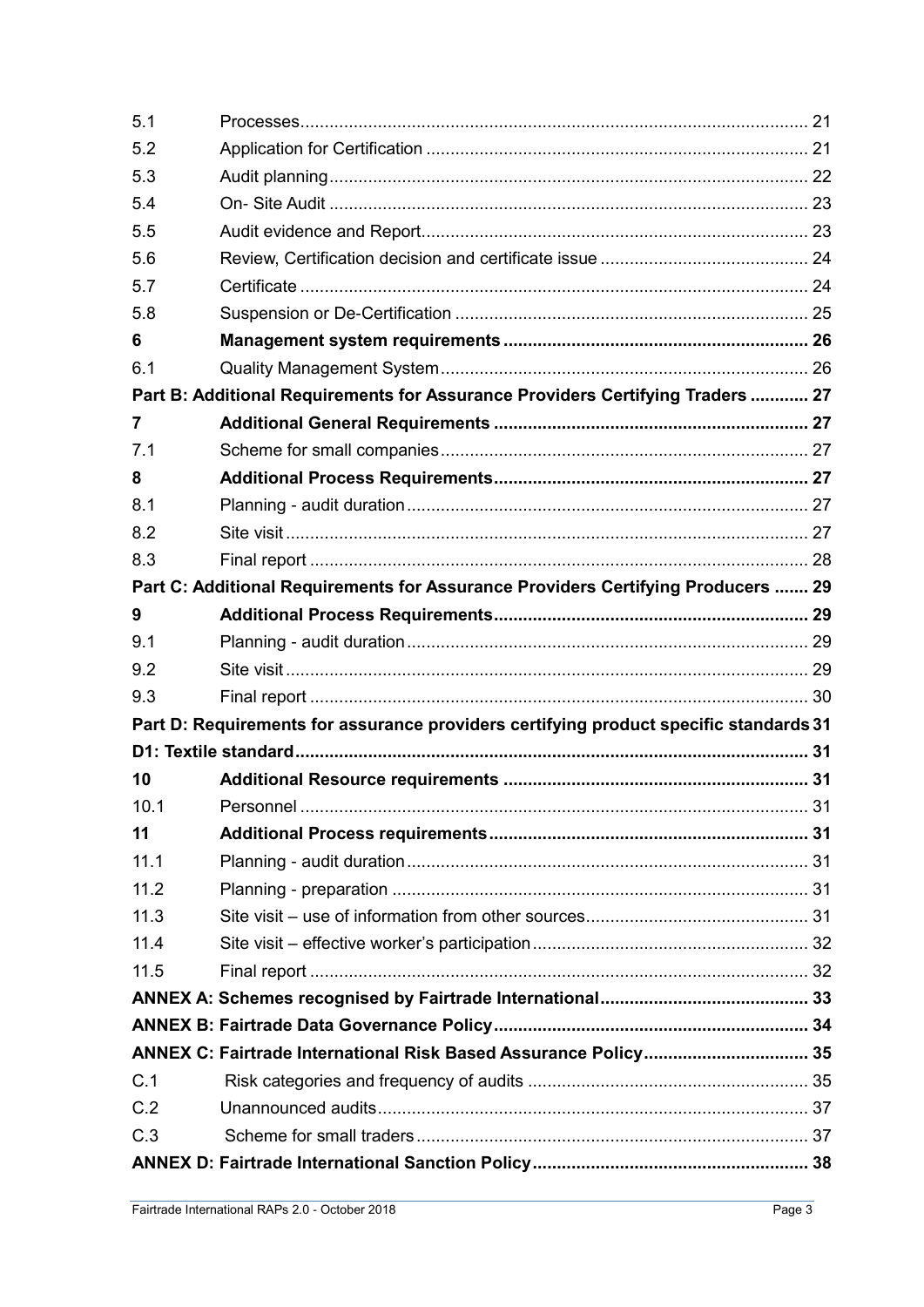| D.1 |  |
|-----|--|
| D.2 |  |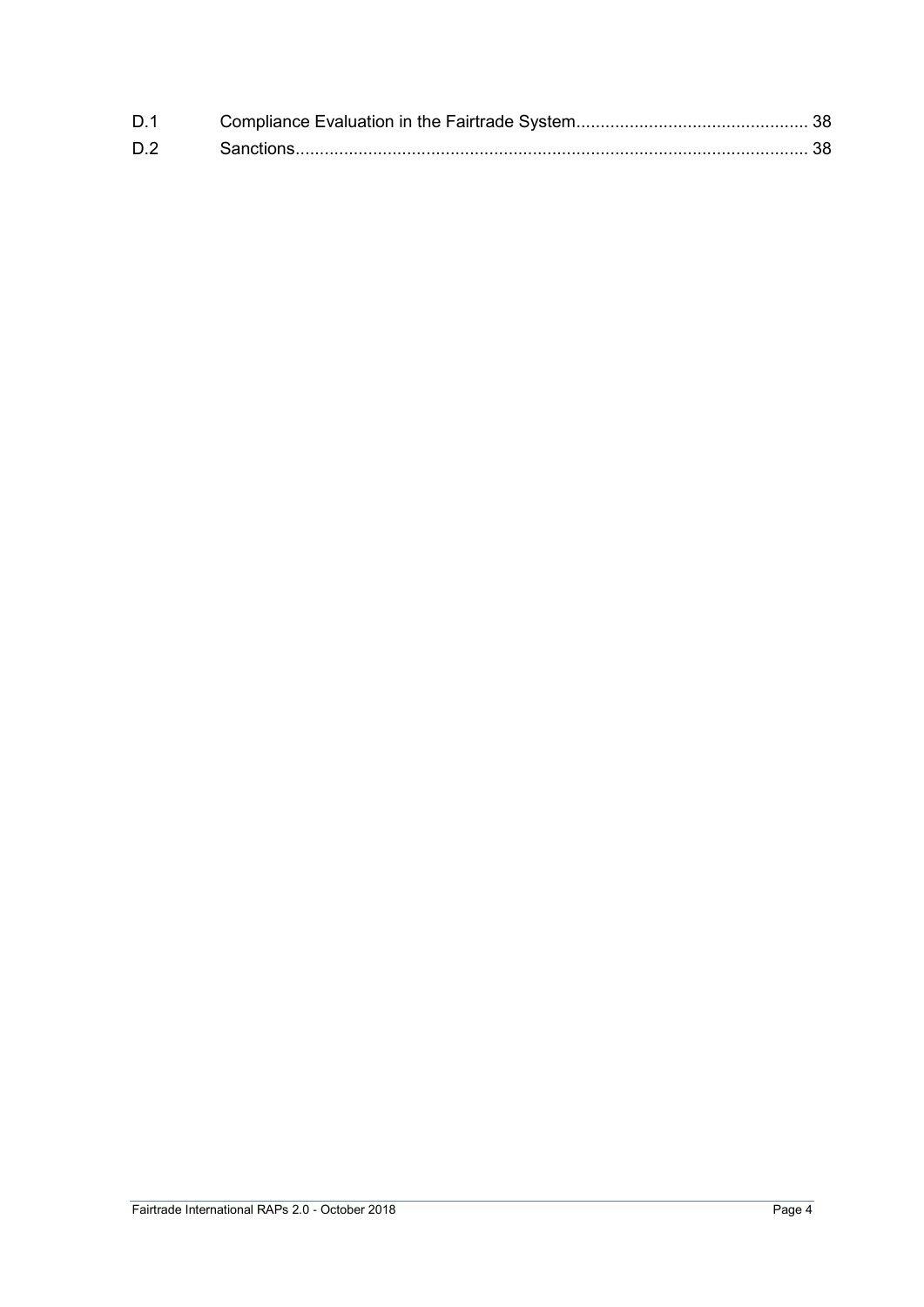# <span id="page-4-0"></span>**Introduction**

The purposes of the 'Fairtrade International Requirements for Assurance Providers' are:

- a) To document requirements so that assurance providers can operate in a consistent and controlled manner.
- b) To provide transparency as a contribution to the credibility of Fairtrade International certification scheme.

Upon request Fairtrade International may approve variations to these requirements in writing if an assurance provider can demonstrate to Fairtrade International that the variation meets the requirement's intent in an equivalent way, and Fairtrade International standards' requirements are met (see Fairtrade International Oversight Procedure for details of the procedure for approval of variations).

An asterisk \* indicates requirements that do not need to be checked for assurance providers with ISO 17065 accreditation.

# <span id="page-4-1"></span>**Normative documents**

The following documents contain provisions, which, through reference in this document, become part of the Fairtrade International Requirements for Assurance Providers:

- a) All of the Fairtrade International Standards and related Compliance Criteria and
- b) Other normative documents

issued or endorsed by Fairtrade International.

### <span id="page-4-2"></span>**Terms and definitions**

These Fairtrade International's Requirements for Assurance Providers (RAPs) recognize the definitions of the ISEAL Assurance Code in its valid version, but specify the following definitions for application in the Fairtrade assurance system:

**Assurance:** Demonstrable evidence that specified requirements relating to a product, process, system, person or body are fulfilled (from ISEAL Assurance Code). In this document the term assurance includes all the steps that lead up to and including decision taking on compliance against a Fairtrade Standard (such as audit planning, auditing and evaluation of audit results). Although fundamental for the activities of assurance providers, all financial activities related to assurance such as invoicing and fee application, are not considered assurance in these requirements.

**Assurance Provider**: any organisation, or part of it, that is allowed by Fairtrade International to perform *assurance* against Fairtrade standards. Their activities are regulated by these Fairtrade's Requirements for Assurance Providers in compliance with ISEAL Assurance Code.

**Certification Cycle**: A certification cycle is the period from the point of initial certification to re-certification or from re-certification to the following re-certification. The Fairtrade normal certification cycle lasts three years.

**Conflict of interest**: an actual or perceived interest in an action that results in, or has the appearance of resulting in, a personal, organizational or professional gain. Conflicts of interest for audit and certification personnel include any association with a client to which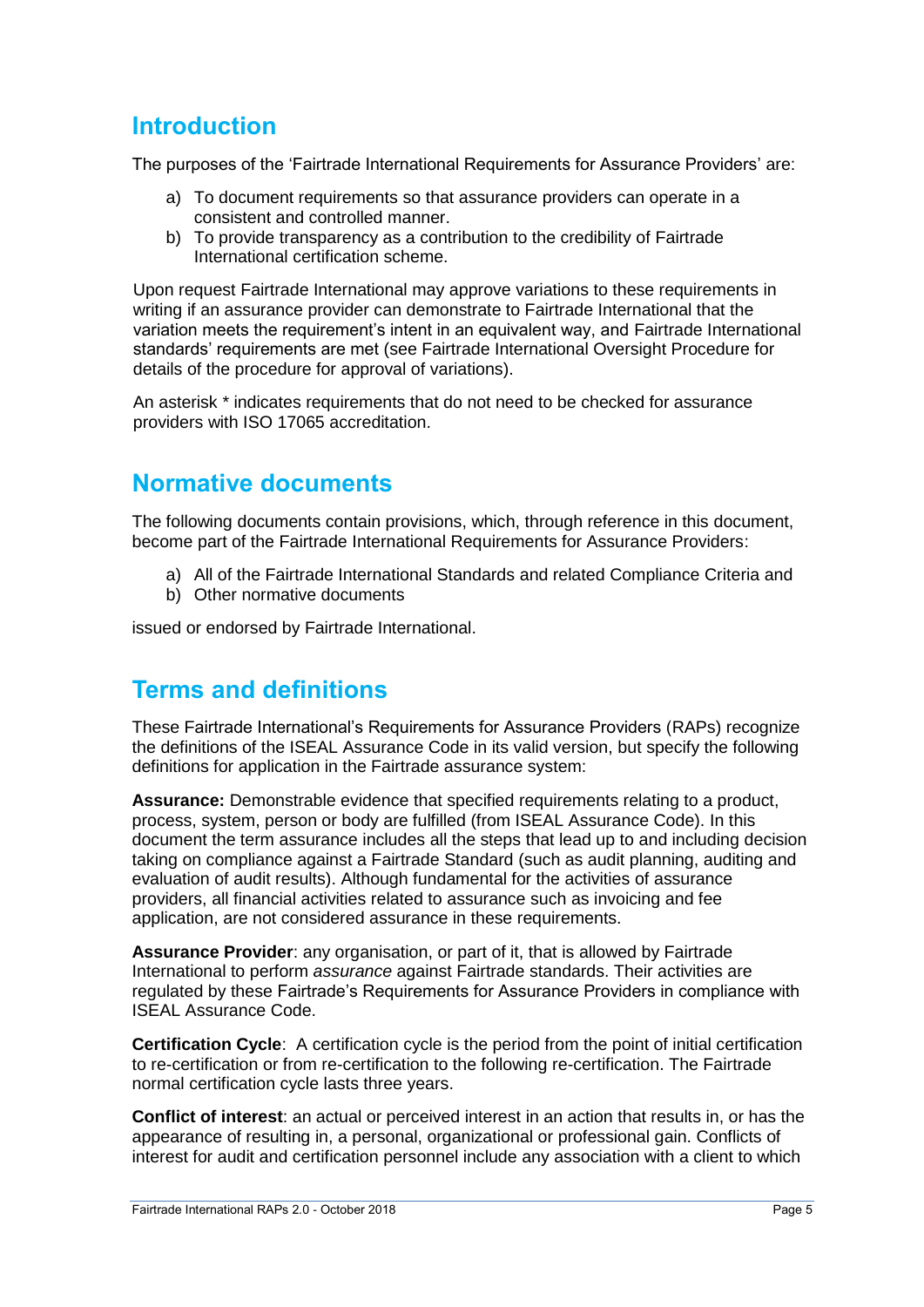they may be assigned, e.g. previous employment, ownership and shares, provision of consulting services, or family/close friendship ties.

**Permission to Trade**: applicants with a Permission to Trade have a FLO-ID and can start trading Fairtrade products, i.e. operationally they are handled as if they are already certified.

# <span id="page-5-0"></span>**Application**

This version of Fairtrade International's Requirements for Assurance Providers is immediately applicable after publication. Assurance Providers are expected to be compliant within 6 months after publication. This version supersedes all previous versions.

# <span id="page-5-1"></span>**Scope of application**

Fairtrade International's Requirements for Assurance Providers (RAPs) are set out in four parts and apply to the various actors involved in assurance provision as below:

| Part                                                    | Who this applies to                                                                |
|---------------------------------------------------------|------------------------------------------------------------------------------------|
| Part A - General certification requirements             | Mandatory for all assurance providers                                              |
| Part B - Trader certification requirements              | Mandatory for assurance providers certifying traders                               |
| Part C - Producer certification requirements            | Mandatory for assurance providers certifying<br>producers                          |
| Part D - Product specific certification<br>requirements | Mandatory for assurance providers certifying against<br>product specific standards |

Assurance providers may also issue licences to use the Fairtrade marks, and approve products and promotional materials in association with this activity. If so, they will also need to conform to the Fairtrade International [Requirements for Licensing Bodies.](https://files.fairtrade.net/standards/ASSU_ReqLicensingBodies_EN.pdf)

Assurance providers may subcontract part of their activities such as auditing to other bodies; however assurance decisions cannot be subcontracted and can only be taken by the assurance provider that is approved by Fairtrade International to perform assurance. Subcontracted bodies must also meet the relevant requirements in this document and approved assurance providers will be responsible for the fulfilment of these requirements by their subcontracted bodies.

# <span id="page-5-2"></span>**Responsibility for these requirements**

Fairtrade International's Oversight Committee has responsibility for this document, and will periodically review it. Any substantial change to this document will be consulted at least with the affected assurance providers and will be approved by the Oversight Committee. All assurance providers will be sent each approved new version of this document with applicable timelines for implementation.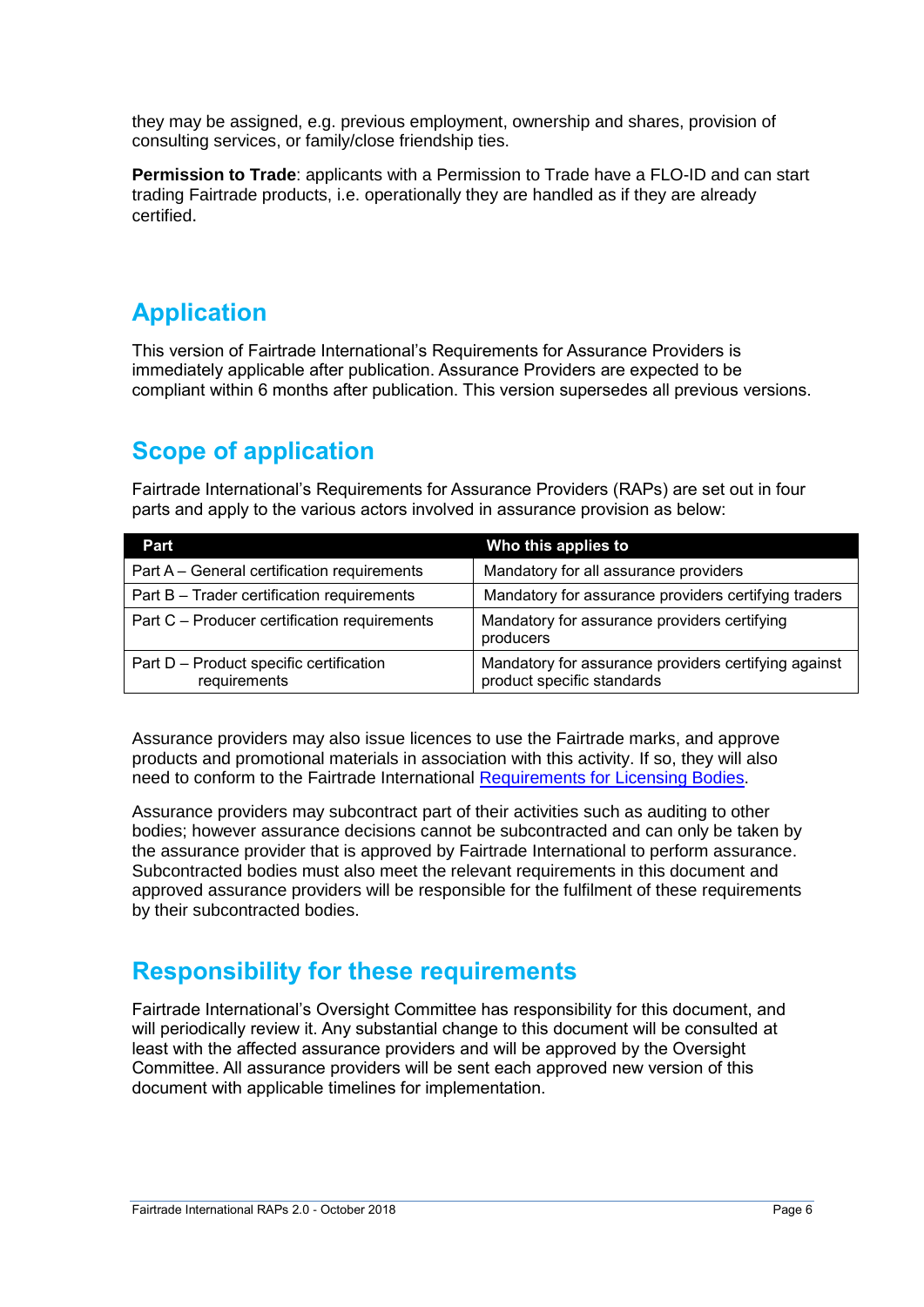# <span id="page-6-0"></span>**Change history**

| <b>Version</b><br>number | Date of<br>publication | <b>Changes</b>                                                                                                                                                                                                                                                      |
|--------------------------|------------------------|---------------------------------------------------------------------------------------------------------------------------------------------------------------------------------------------------------------------------------------------------------------------|
| 1.0                      | <b>June 2016</b>       | First version approved by Fairtrade International<br>Oversight Committee.                                                                                                                                                                                           |
| 1.1                      | March 2017             | Added:<br>Introduction: Requirements for variations<br>2.1.5. Requirement for recognition Part E1,<br>Requirements for assurance providers certifying textile<br>standard.                                                                                          |
| 2.0                      | October 2018           | Complete revision of the document to align with the<br><b>ISEAL Assurance Code 2.0, to incorporate relevant</b><br>ISO 17065 requirements, to include learnings from two<br>years implementation, and to consider relevant<br>decisions of the Oversight Committee. |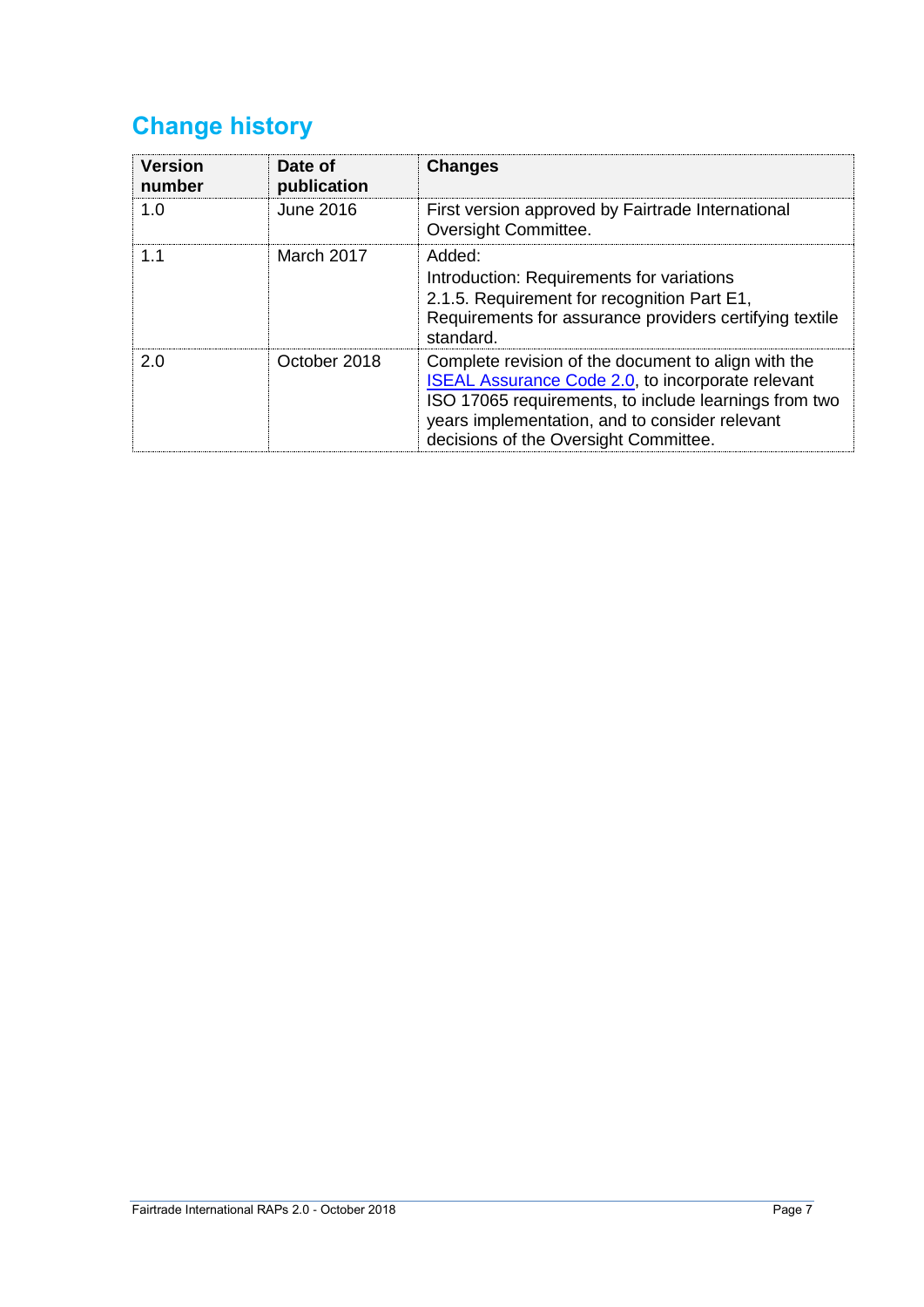# <span id="page-7-0"></span>**Part A: General requirements for assurance providers**

# <span id="page-7-1"></span>**1 Scope**

Part A of Fairtrade International's Requirements for assurance providers sets out the activities that all assurance providers shall undertake in carrying out certification and/or auditing to any of the Fairtrade International's standards and normative documents.

# <span id="page-7-2"></span>**2 General requirements for assurance providers**

#### <span id="page-7-3"></span>**2.1 Approval**

- 2.1.1 Following approval of the Fairtrade International Oversight Committee the assurance provider holds a valid contract with Fairtrade International for the assurance services provided. The scope of approval and contract clarifies among other things the applicable Fairtrade standards and geographies.
- 2.1.2 The assurance provider is subject to regular verification and confirmation by the Oversight Committee in regard to the compliance with this document.
- 2.1.3 The assurance provider only awards certificates within scope of the approval.
- 2.1.4 The assurance provider recognizes certificates issued by other Fairtrade International approved assurance providers, as applicable and if possible under the regulations set by the respective accreditation body.
- 2.1.5 The assurance provider recognizes other schemes that have been accepted by Fairtrade International, in accordance to Fairtrade International Recognition SOP and listed in Annex A, as applicable and if possible under the regulations set by the respective accreditation body.
- 2.1.6 The assurance provider notifies Fairtrade International of any changes to its ownership, organizational structure, constitution or other change impacting the provision of services within five calendar days.

### <span id="page-7-4"></span>**2.2 Cancellation of approval**

2.2.1 When an assurance provider's approval is terminated, it does not sign new certification contracts, conduct any audits or issue certificates and follows all other steps specified by Fairtrade International within indicated timelines.

### <span id="page-7-5"></span>**2.3 Conformity**

2.3.1 The assurance provider conforms to the requirements of this document relevant to the scope of approval.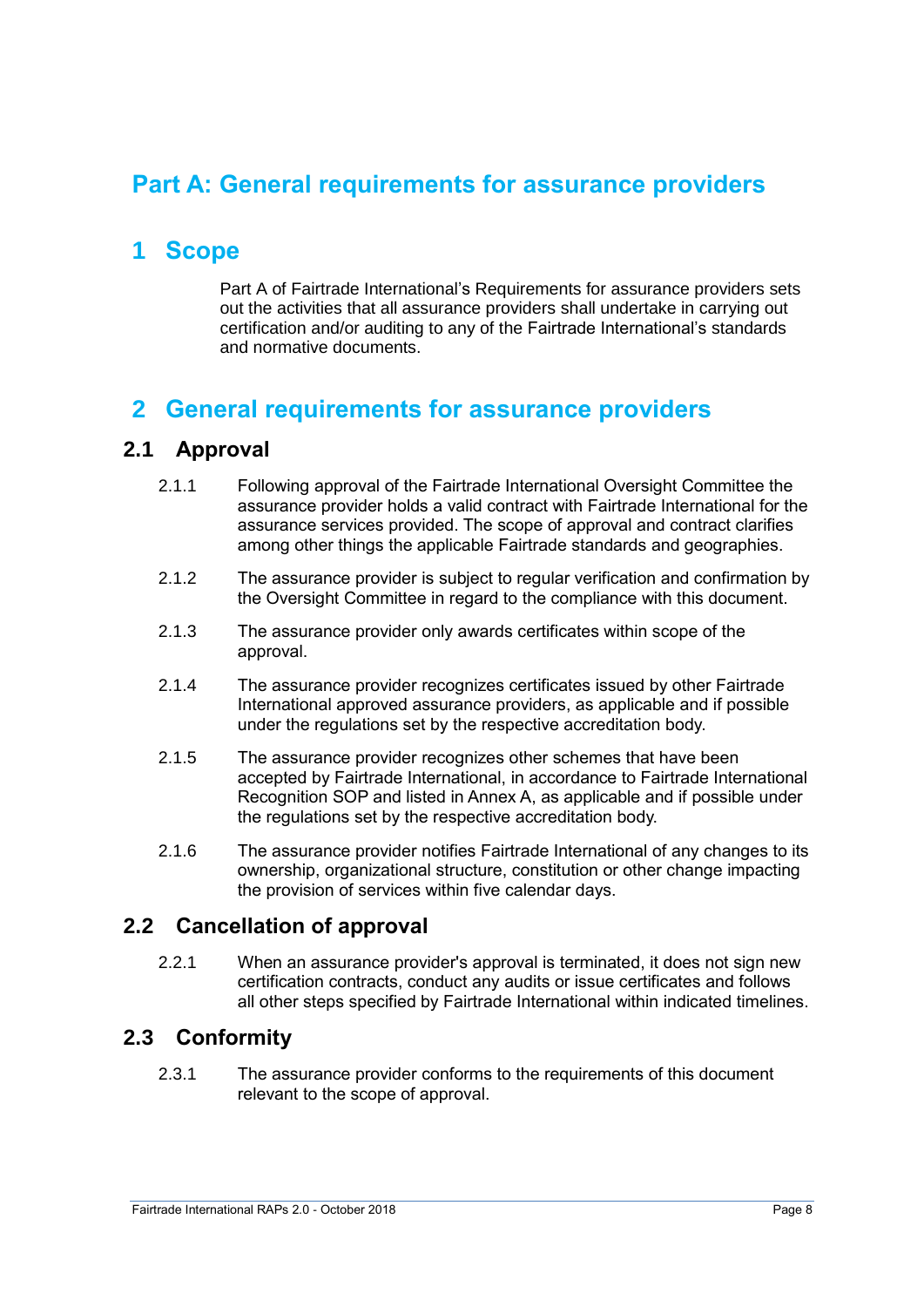### <span id="page-8-0"></span>**2.4 Reporting**

- 2.4.1 The assurance provider provides reports, data and requested information to Fairtrade International as defined by the Oversight Committee and in line with the Fairtrade Data Governance Policy (see Annex B).
- 2.4.2 The assurance provider uses the form and method of submission of information defined by Fairtrade International.
- 2.4.3 The assurance provider at least provides current versions of following key quality system documents when they are changed including the rationale and summary of changes:
	- 2.4.3.1 Certification contract
	- 2.4.3.2 Audit Standard Operating Procedure (SOP) and Certification Standard Operating Procedure (or similar) including risk based assurance policy
	- 2.4.3.3 Sanction Policy
	- 2.4.3.4 Exception Policy
- 2.4.4 The assurance provider reports their risk based assurance system to Fairtrade International for comparison and, if necessary, calibration between assurance providers. The report shall include information about:
	- 2.4.4.1 Risk categorisation system and analysis: categorisation system, number and types of clients in each risk category with related audit frequency; report on schemes for small traders (if any).
	- 2.4.4.2 Unannounced Audits: Plan and effectively conducted number of announced audits, the rationale and background for this, and a summary of usefulness of the unannounced audits approach.
- 2.4.5 Assurance provider sends impartiality reports every year and presents it to the Oversight Committee.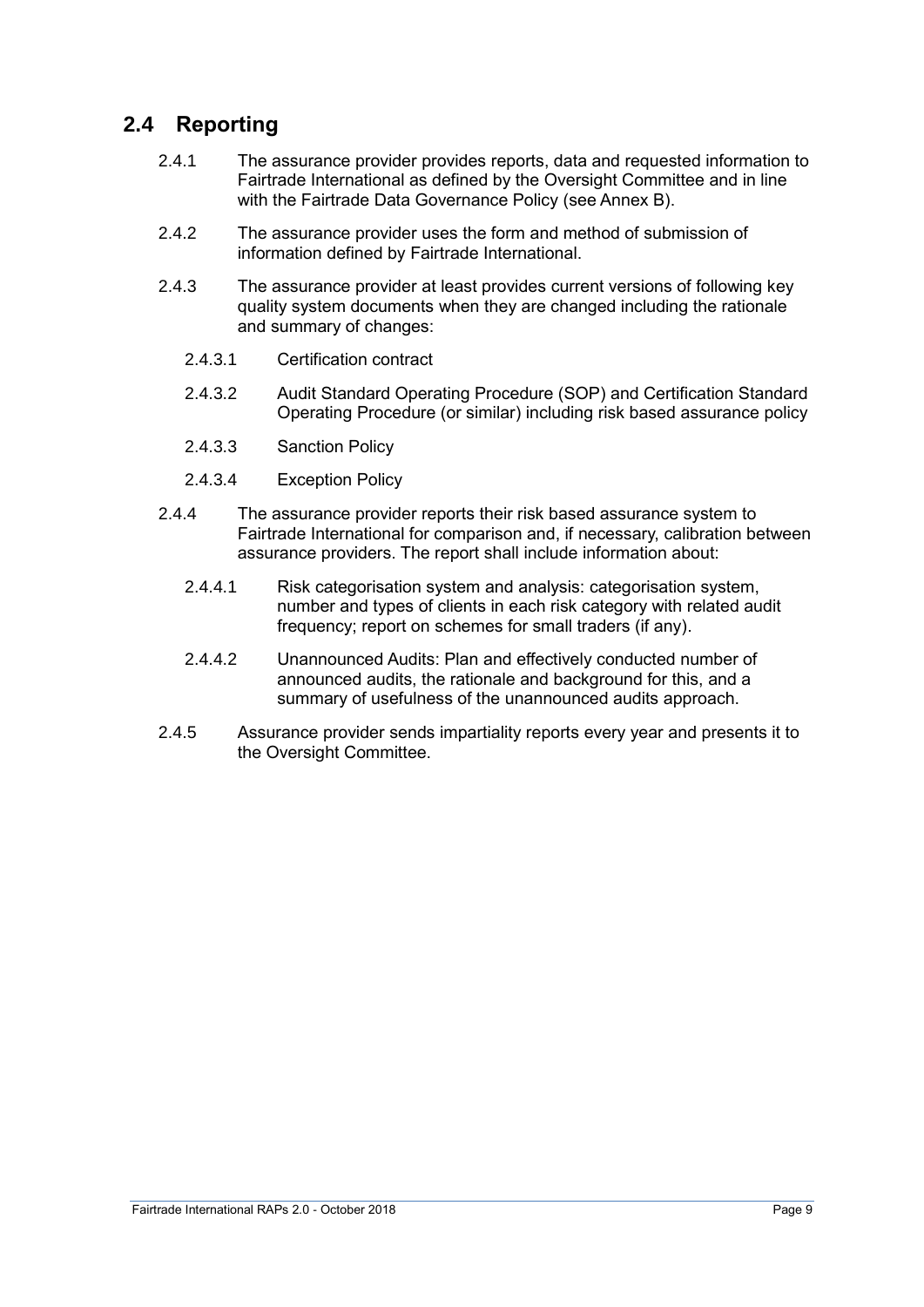### <span id="page-9-0"></span>**2.5 Certification contract**

- 2.5.1 The assurance provider has legally enforceable certification contracts with clients which include at least the following requirements:
	- 2.5.1.1 \*The contract delineates responsibilities and obligations of both sides, including data use and confidentiality. Note: For data confidentiality, reference to Fairtrade's Data Governance Policy is recommended to allow for changes in data management.
	- 2.5.1.2 A provision to allow Fairtrade International to have access to any audit carried out by the assurance provider for purposes of evaluating the assurance provider's performance.
	- 2.5.1.3 A cancellation clause enforceable by the assurance provider in the event of misrepresentation by the client.

### <span id="page-9-1"></span>**2.6 Data confidentiality**

- 2.6.1 \*The assurance provider handles all information obtained during the audit and certification process according to its data confidentiality policy as agreed with the client in the certification contract.
- 2.6.2 Where the assurance provider receives confidential information from Fairtrade International, workers, suppliers, buyers or other stakeholders, and this information, by its nature, cannot be provided to the client as the information provider's identity would be revealed, the assurance provider does:
	- 2.6.2.1 Not disclose that confidential information to any other party except personnel within the assurance provider who have a need to know, or as required to do so by law.
	- 2.6.2.2 Not use that confidential information in any way that may allow the client to identify the individual(s) or organisation(s) that provided the information.
	- 2.6.2.3 Not use that confidential information as evidence of non-conformity unless the information can be verified as being correct by other credible means.
	- 2.6.2.4 Use the confidential information to identify which areas of the client's operation should be investigated.

### <span id="page-9-2"></span>**2.7 Information for clients**

- 2.7.1 \*The assurance provider ensures clients have access to current versions of:
	- 2.7.1.1 All relevant Fairtrade International standards, compliance criteria and other requirements relevant to their scope of certification.
	- 2.7.1.2 Information about the certification process, which shall contain at least all information regarding the certification process, from application to certification and the Permission to Trade, including sanctions, complaints and appeals (sections 2.7 to 2.15).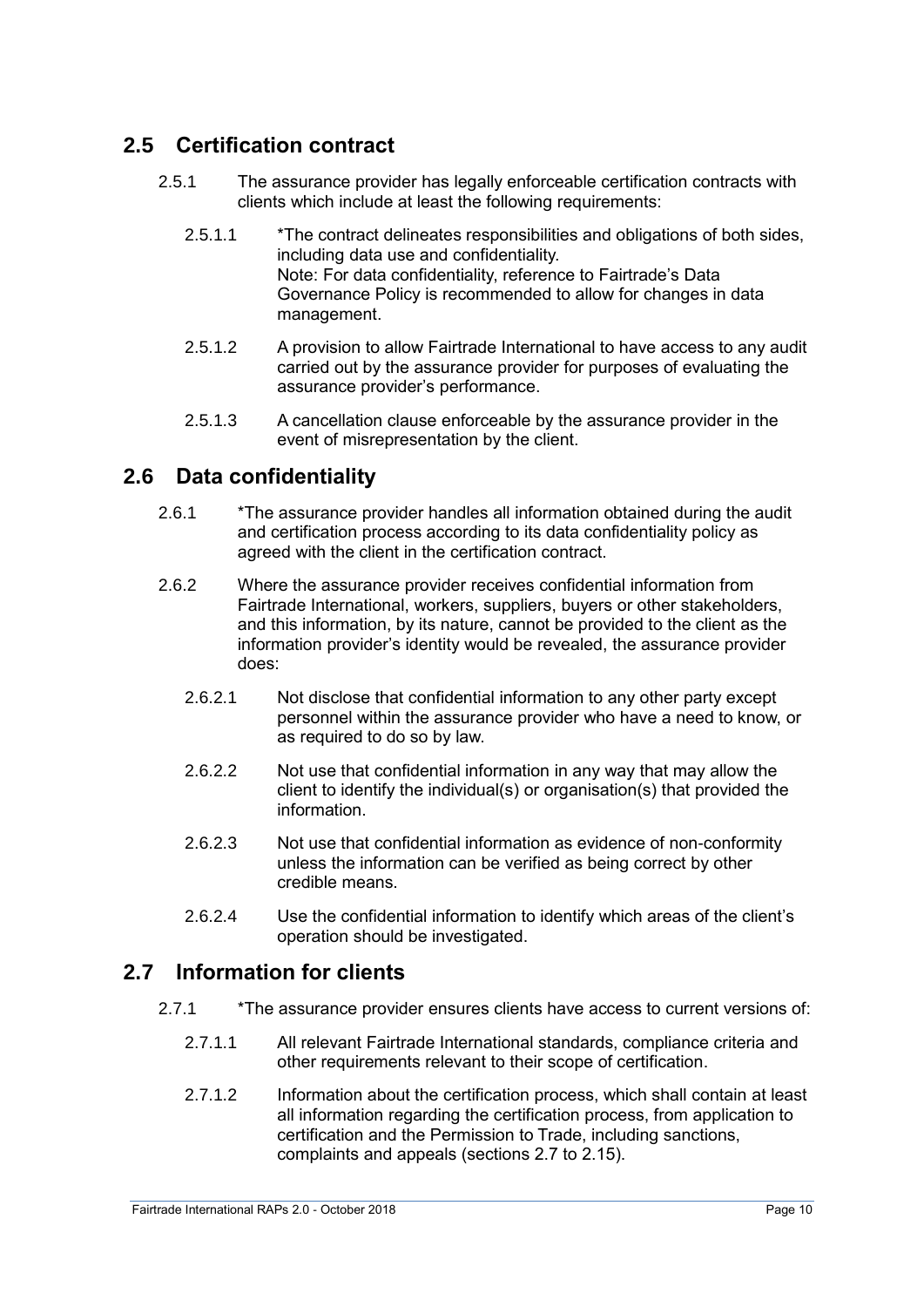- 2.7.2 The assurance provider supports the clients' understanding of all relevant information. This is done regularly as part of audits and, where necessary, outside audits. This support is limited to:
	- 2.7.2.1 Translation of the standard to colloquial or locally relevant terms.
	- 2.7.2.2 Examples of compliance of other certified clients, respecting confidentiality and ensuring it is understood as an example.
	- 2.7.2.3 Information contained in supplementary documents to the relevant standard published by Fairtrade International and publicly available.

### <span id="page-10-0"></span>**2.8 Eligibility for certification**

- 2.8.1 The assurance provider considers a client eligible for certification if the client meets at least the following criteria:
	- 2.8.1.1 Has signed a certification contract.
	- 2.8.1.2 Has paid corresponding fees according to the assurance provider's fee schedule.
	- 2.8.1.3 Its activities match the scope of a Fairtrade standard.
	- 2.8.1.4 For initial certification demonstrates conformity with applicable Fairtrade Standards and relevant policies.
	- 2.8.1.5 For subsequent certification has closed all non-conformities, if any, unless no longer relevant.

#### <span id="page-10-1"></span>**2.9 Frequency and intensity of audits**

- 2.9.1 The certification process begins following the formal acceptance of a client's application for certification.
- 2.9.2 Certificates have a maximum of four-year validity from the date of the initial certification, subject to continuing satisfactory performance.
- 2.9.3 The assurance provider undertakes a risk assessment of the client to determine audit frequency and intensity.
- 2.9.4 The risk categorization and the related audit frequency and intensity and policy for unannounced audits are based on the Fairtrade International Risk Based Assurance Policy (Annex C). If the assurance provider develops a different risk matrix the policy has to be approved by Fairtrade International, and must not result in lower minimum audit frequencies.
- 2.9.5 The risk category of each client is documented and updated at least after each recertification audit. If new additional risks are identified during a certification cycle, e.g. during surveillance audits or due to allegations, it is the responsibility of the assurance provider to increase the audit frequency and intensity to manage these risks appropriately.

#### **Initial audit**

2.9.6 An on-site initial full audit, assessing conformity with all applicable compliance criteria, occurs: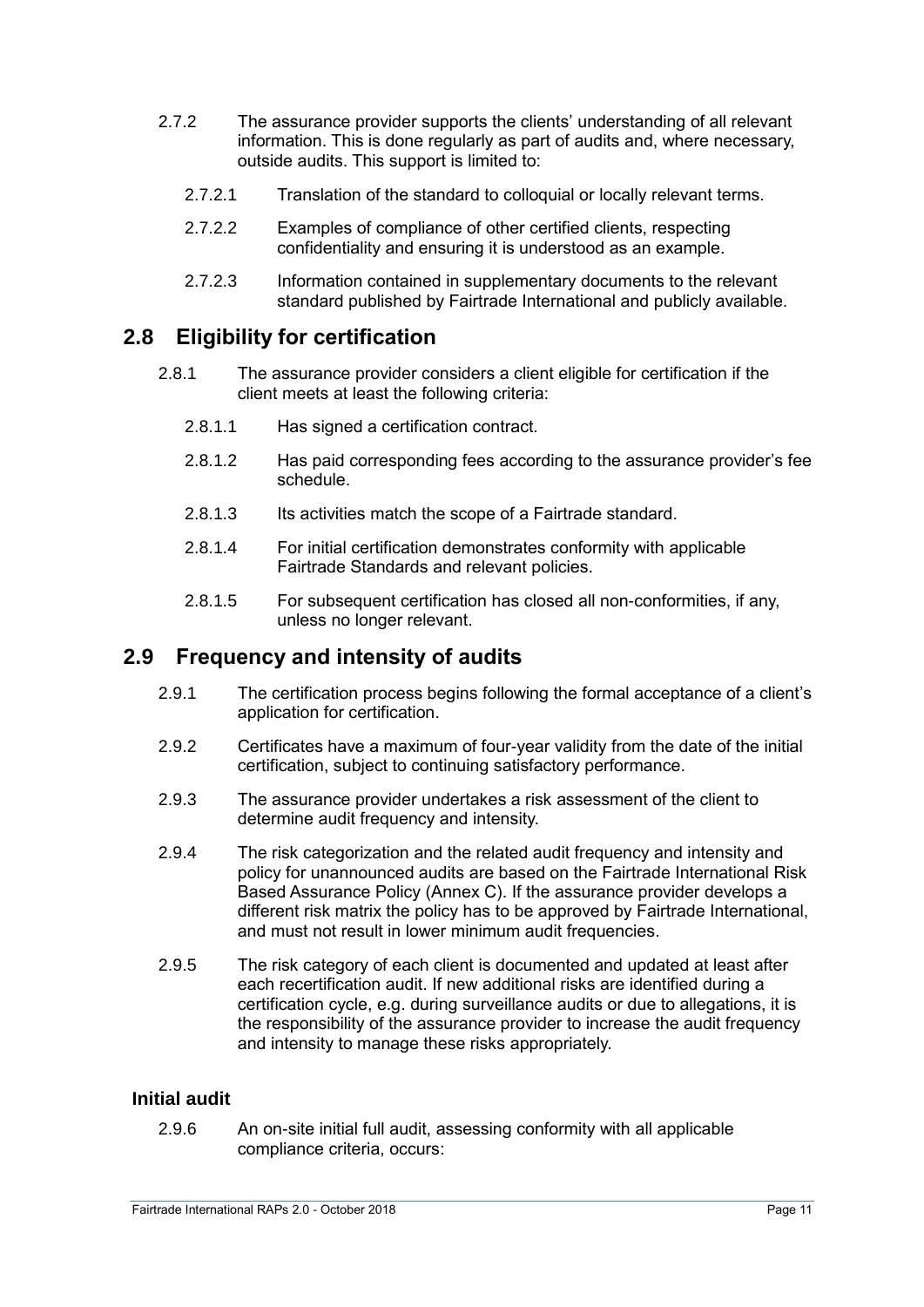- 2.9.6.1 For producers, as soon as possible, in consideration of their production cycle and before a Permission to Trade can be issued, e.g. three months after the application is accepted or for seasonal crops within three months after the last harvest ended
- 2.9.6.2 For traders, normally within six months of their application being accepted, at the latest before a Permission to Trade, if applicable, expires.

#### **Re-certification audit**

- 2.9.7 Prior to the end of each certification cycle, the assurance provider undertakes a full on-site audit of conformity, assessing conformity with all applicable compliance criteria and follow up allegations if any.
- 2.9.8 The certification cycle is no longer than three years.
- 2.9.9 The assurance provider does not extend the validity of a certificate unless there are exceptional or unforeseen circumstances, which must be recorded.

#### **Surveillance audits**

- 2.9.10 If the certification cycle is longer than one year, the assurance provider conducts surveillance audits following the guidance provided on the frequency and scope defined in the Fairtrade International Risk-based Assurance Policy (Annex C). In line with this policy, surveillance audits may be on-site or desk-based, and may be waived in case of low risk clients.
- 2.9.11 The scope of surveillance audits may be reduced in the context of the assurance provider's risk policy, but must always at least include a follow up on all non-conformities detected during the last audit and flag all nonconformities, with all other compliance criteria using a reactive audit approach.

#### **Follow-up audits**

- 2.9.12 Follow-up on-site audits take place as needed to review and close out nonconformities raised during any type of audit.
	- 2.9.12.1 Where possible, the assurance provider shall undertake a desk based review instead to close out of non-conformities.

#### **Unannounced audits**

- 2.9.13 The assurance provider conducts unannounced on-site audits as part of its risk-based assurance activities. Guidance regarding unannounced audits is described in the Fairtrade International Risk-based Assurance Policy (Annex C).
- 2.9.14 The scope of the unannounced audit may be limited, e.g. to identified or suspected non-conformities.

### <span id="page-11-0"></span>**2.10 Permission to Trade**

2.10.1 The assurance provider may issue a Permission to Trade to applicants for certification prior to issuing an initial certificate as follows: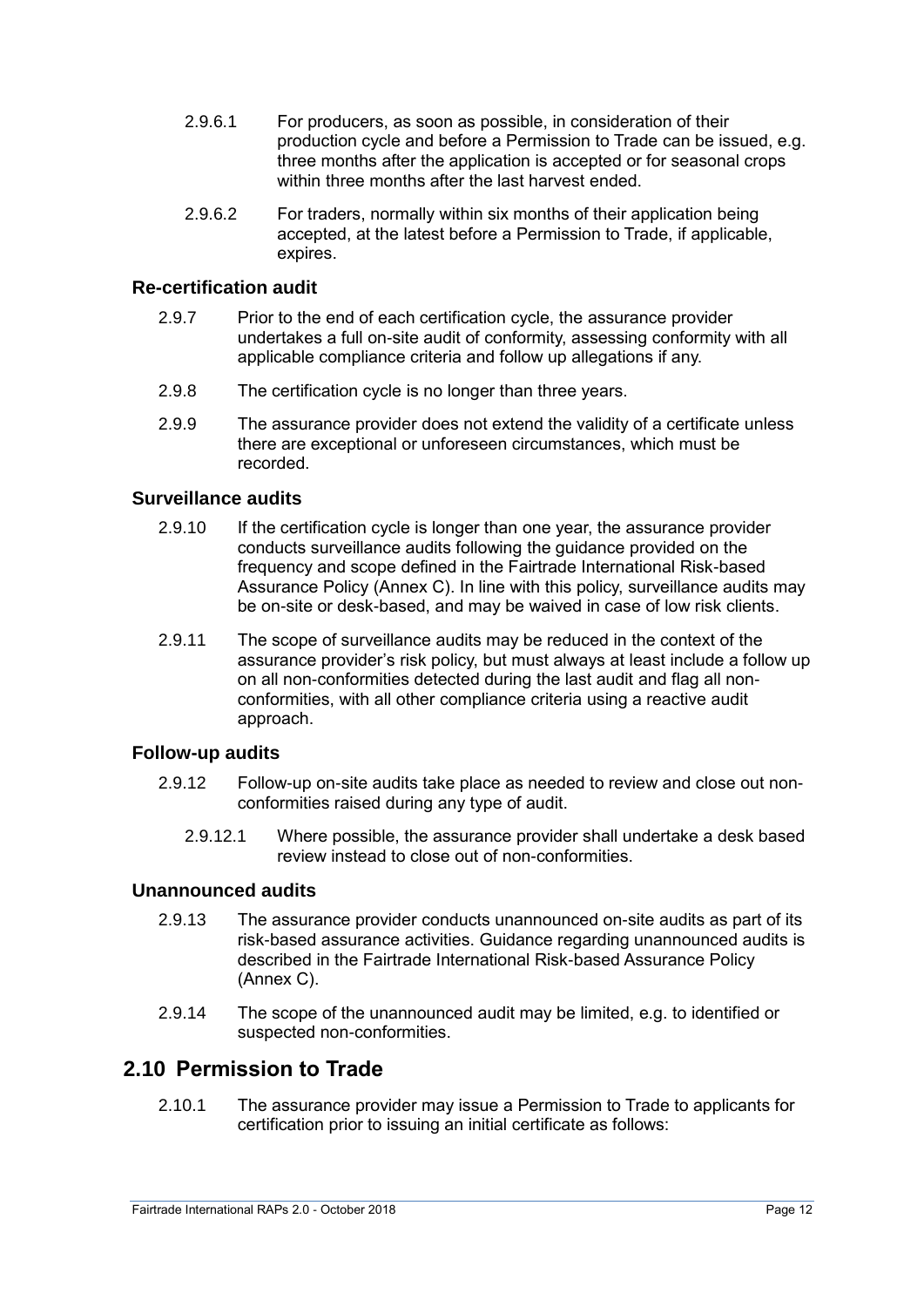- 2.10.1.1 For producers: signature of contract and all initial obligations and no major non-conformities raised at the initial audit.
- 2.10.1.2 For traders: once the certification fee has been paid in full and the certification contract has been signed. If the trader has been found during application screening or at a later point to be in a high risk category (e.g. due to geographical or industry specific risk factors, or due to allegations) the audit has to take place as soon as possible after the first Fairtrade transactions have taken place.
- 2.10.2 The Permission to Trade issued by the assurance provider shall be valid for a maximum of nine months from the date of issue. In documented exceptional cases, e.g. if no trade has taken place, the assurance provider may extend the validity up to 12 months.
- 2.10.3 The assurance provider does not issue Permission to Trade prior to an audit or the issuance of the initial certificate if:
	- 2.10.3.1 That trader commenced Fairtrade business prior to the issue of a Permission to Trade.

### <span id="page-12-0"></span>**2.11 Review and Certification**

- 2.11.1 \*The assurance provider holds the sole authority for the certification decision and cannot delegate any certification decision.
- 2.11.2 \*The assurance provider assigns at least one person to review all audit information and results. The review shall be carried out by competent personnel who have not been involved in the audit process and who are free of any conflicts of interest.
- 2.11.3 \*The assurance provider assigns at least one person to make the certification decision based on the audit and review results. The certification decision shall be taken by competent personnel that have not been involved in the audit, but it may be the same person that conducted the review.
- 2.11.4 \*The certification decision is documented (e.g. certificate, certification letter) and communicated to the client.
- 2.11.5 \*With the certification decision or in other certification related communication, the client is reminded of permitted certification claims (as defined in the respective Fairtrade Standards and the Mark Use Guidelines) and is informed of specific claim restrictions, if any.

### <span id="page-12-1"></span>**2.12 Sanctions**

- 2.12.1 \*When the assurance provider detects non-conformity against the relevant Fairtrade standard(s) and compliance criteria, it raises a non-conformity report which shall require the client to take effective corrective measures and determines the need for sanctions.
- 2.12.2 The assurance provider grades non-conformities and set deadlines for corrective measures according to its sanction policy.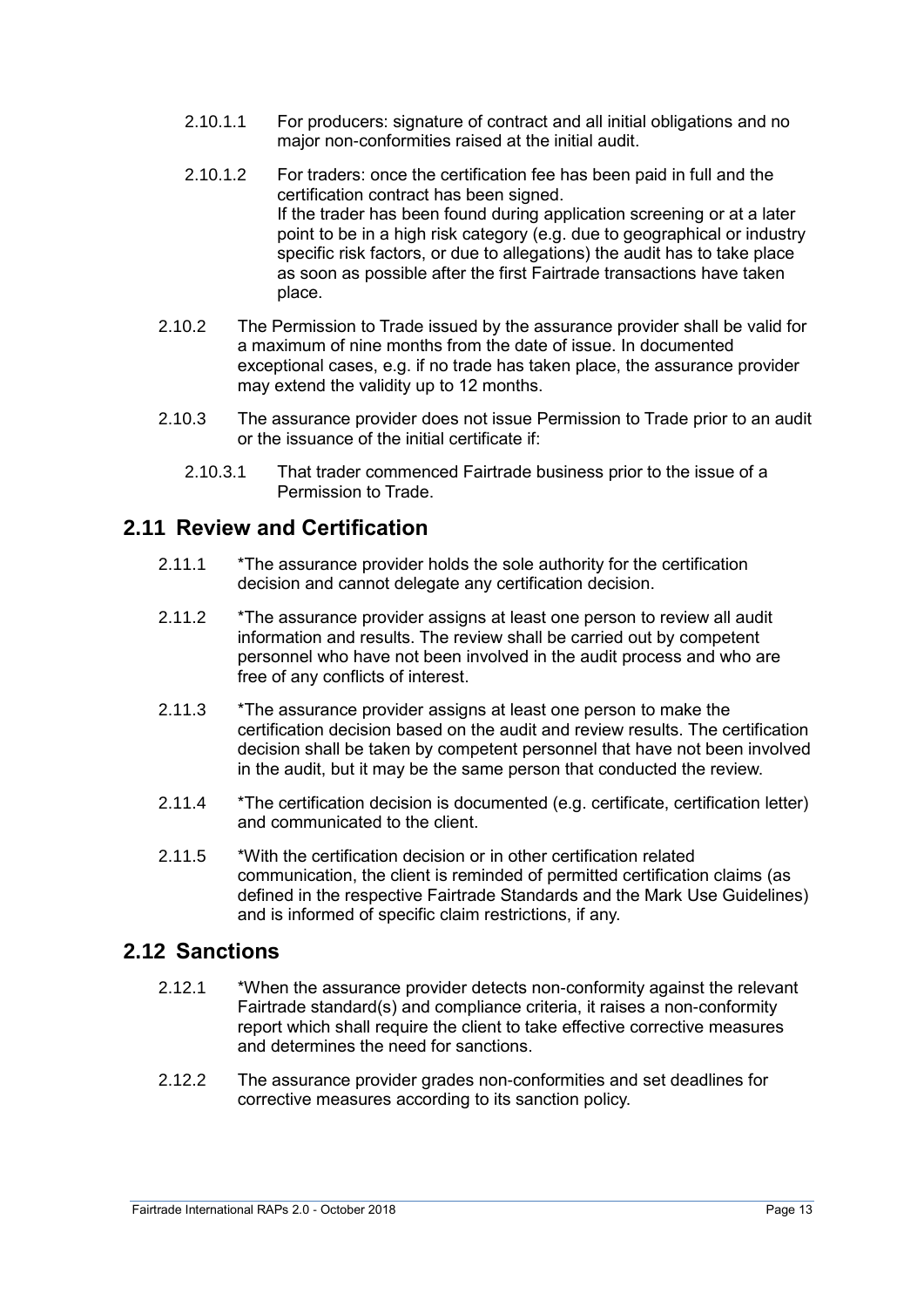- 2.12.3 The assurance provider's sanction policy is in line with Fairtrade International's Sanction Policy (Annex D) that determines the following types of sanctions:
	- 2.12.3.1 Denial of Certification or Cancellation of Permission to Trade.
	- 2.12.3.2 Suspension of certificate: temporary sanction for a maximum of six months during which the client needs to correct the non-conformities.
	- 2.12.3.3 De-Certification: cancellation of certification or Permission to Trade in case of severe non-conformities or if correction of non-conformities will take time. De-certified clients who have corrected the non-conformities need to re-apply for certification and undergo the complete audit and certification process.
	- 2.12.3.4 Financial Penalty
- 2.12.4 The assurance provider may raise an observation to point out a potential non-conformity so the client may take preventive action.
- 2.12.5 The assurance provider withdraws Permission to Trade if non-conformities with major compliance criteria are raised during the initial audit.
- 2.12.6 The assurance provider follows up on agreed corrective action as well as sanctions imposed, if any. In case of suspension or de-certification, the assurance provider requires the client to confirm implementation of the sanction (including all required corrective measures) and has a mechanism to inform all affected other assurance providers and/or licensing bodies (see also 5.8.3.3).
- 2.12.7 Assurance providers shall cancel the certification contract and the certificate upon request of the client.

### <span id="page-13-0"></span>**2.13 Exception Policy**

- 2.13.1 The assurance provider has a procedure to grant exceptions against the Fairtrade standards for cases where exceptions are already determined within the standards, and for exceptions to the standard audit and certification procedures. The procedure ensures consistent application of certification procedures across exceptions and has to be in line with the Fairtrade Exception Policy.
- 2.13.2 The assurance provider –as an exception to the risk based assurance policy- may skip one surveillance audit.
- 2.13.3 The initial on-site audit may be replaced by a virtual initial audit only in high risk geographical areas and only under justified exceptional circumstances.
- 2.13.4 Surveillance and re-certification audits may be replaced by virtual audits under the conditions described in 2.14 (Conducting audits in high risk geographies).
- 2.13.5 The assurance provider records all exceptions granted.
- 2.13.6 The assurance provider reports exceptions to Fairtrade International :
	- 2.13.6.1 Exceptions to the standard as permitted in the respective standard on an annual basis for consideration of the Exceptions Committee.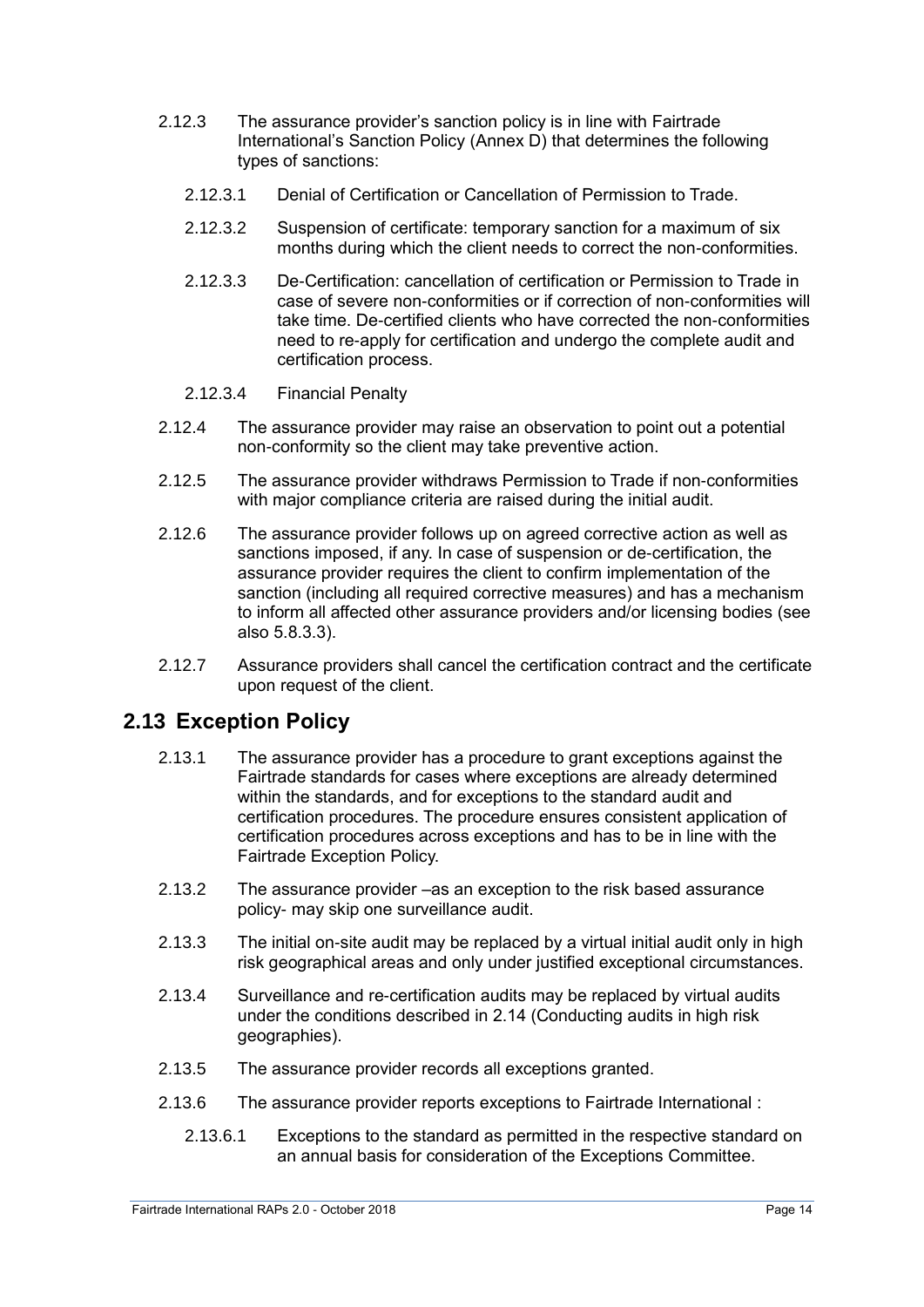2.13.6.2 Exceptions to audit and certification procedures (as referred in this chapter) annually to the Oversight Committee.

### <span id="page-14-0"></span>**2.14 Conducting audits in high risk geographies**

- 2.14.1 On-site surveillance and re-certification audits may be replaced by virtual audits in case of clients in high risk geographies, where the assurance provider cannot guarantee the safety of audit personnel.
- 2.14.2 The assurance provider has a policy (e.g. as part of its exception policy) on how it assesses and classifies regions or countries as being high risk for onsite audits and includes the current list and reasoning in its annual reporting on exceptions (see 2.13.6).
- 2.14.3 The assurance provider, where applicable, makes information on the regions, countries and/or products where no on-site audits are being conducted publicly available.
- 2.14.4 Certification based on virtual audits (no on-site audits) is limited to three full certification cycles, i.e. maximum nine years.

### <span id="page-14-1"></span>**2.15 Allegations, complaints and appeals**

#### **Allegations and complaints**

- 2.15.1 \*The assurance provider has a written procedure to manage allegations and complaints which shall be made publicly available. The procedure has to be aligned with the Fairtrade International complaint procedures as described in the Oversight Procedures.
- 2.15.2 \* The complaint and allegation procedure is accessible to stakeholders as a means to provide input in the assurance process. The procedure ensures a publicly available mechanism for stakeholders to report instances of potential misrepresentation or fraudulent practices to the assurance provider. Information received from stakeholders about clients is handled as confidential information in line with the assurance provider's complaints and allegation policy.
- 2.15.3 \*The assurance provider investigates all complaints and allegations and takes appropriate action within defined timelines and has to assess and coordinate the need for cooperation with other Fairtrade bodies e.g. licensing bodies in case of FAIRTRADE Mark misrepresentation.
	- 2.15.3.1 Written confirmation of the receipt of all communication and documentation and acceptance of the allegation or complaint is made within 10 working days.
	- 2.15.3.2 Resolution of the allegation or complaint is done as timely as possible and in consideration of the risks at stake, and shall be closed within six months from the date of acceptance.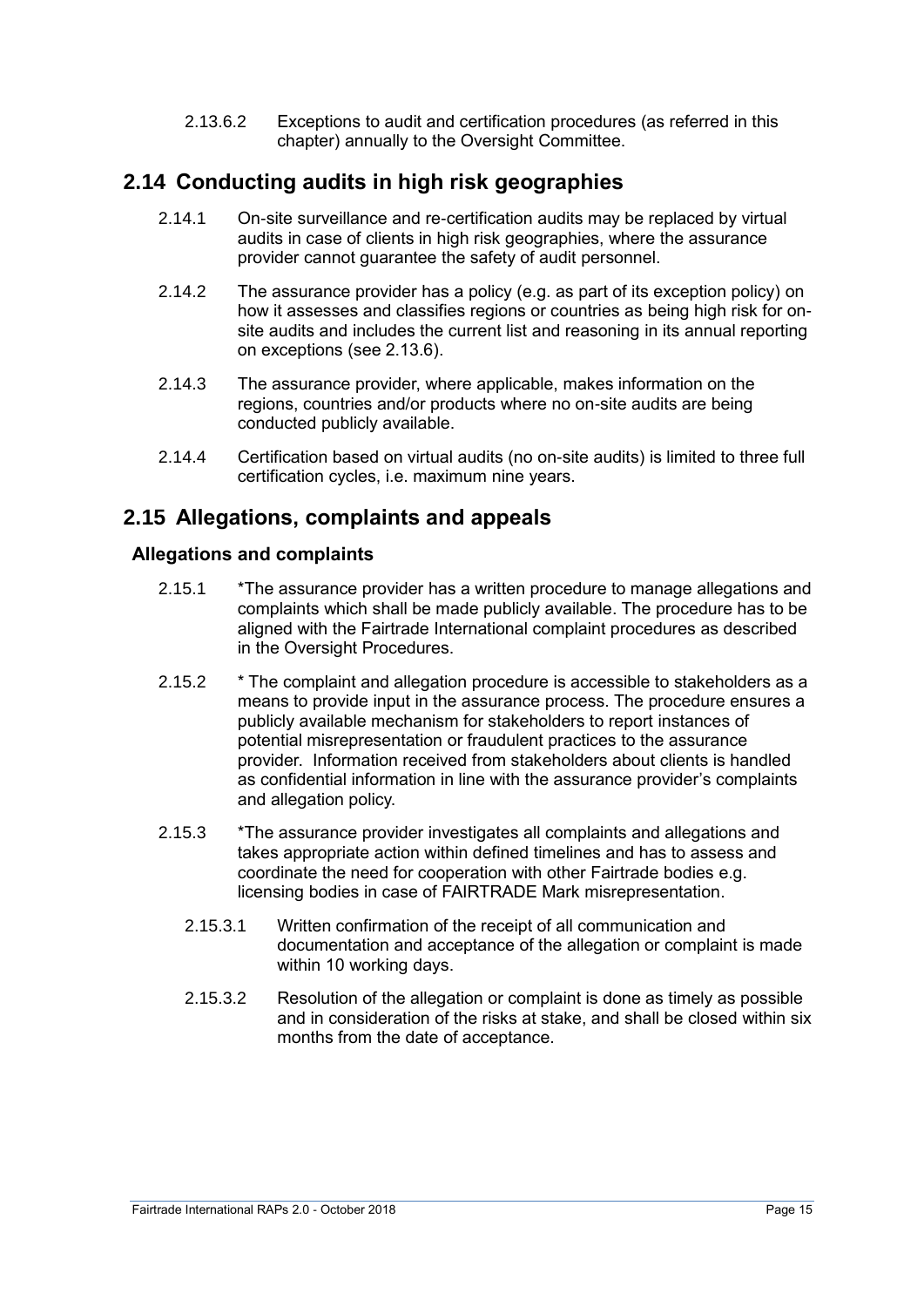- 2.15.4 When handling allegations that a client does not meet a Fairtrade standard, the assurance provider considers the person or party submitting the allegation as a stakeholder who needs to receive a response. It adapts its communication style to the complainant and the sensitivity of the matter raised in the allegation.
	- 2.15.4.1 If required, for example in communication with individuals with restricted ability to communicate in writing, the assurance provider communicates with the complainant orally, so that the person has an opportunity to explain their case fully and beyond any submitted documentation. The assurance provider documents the oral communication as well.
	- 2.15.4.2 The complainant is at least informed of the outcome of the allegation procedure, i.e. whether the allegation had been found to be substantiated or not. *Note: Wherever meaningful and appropriate to reach a solution for the allegation case in question, the assurance provider is recommended to engage in further communication with the complainant, e.g. on the steps taken to investigate the allegation to provide the opportunities for extra comments before the assurance provider comes to a conclusion whether the allegation is substantiated or not.*
	- 2.15.4.3 If the allegation has been confirmed to be substantiated the normal sanction process (as described in 2.12) is initiated.
- 2.15.5 If the complainant is not satisfied with how the allegation or complaint is handled by the assurance provider, the complainant may complain to Fairtrade International (2nd instance complaint).
- 2.15.6 \*Assurance providers keep records of all complaints and allegations received, and their resulting actions to resolve them.
- 2.15.7 A summary of complaints and allegations and their resolution is reported annually to Fairtrade International, who will make a summary of all resolved complaints publicly available.

#### **Appeals**

- 2.15.8 \*Clients who disagree with a certification decision may appeal that decision to their assurance provider.
- 2.15.9 \*Appeals shall be submitted within a minimum of 14 calendar days following receipt of the certification decision. For the evaluation in complex cases the assurance provider seeks additional, technical or commercial expertise to ensure sufficient competency to evaluate the appeal to make a rigorous and equitable decision.
- 2.15.10 \*The assurance provider shall make a decision as to the appeal within a maximum of 45 days of receipt of the appeal.
- 2.15.11 \*While an appeal is being decided the certification decision that is appealed against shall be maintained and not put on hold.
- 2.15.12 \*If a certificate holder disagrees with how an appeal is handled they may complain to Fairtrade International (2nd instance appeal).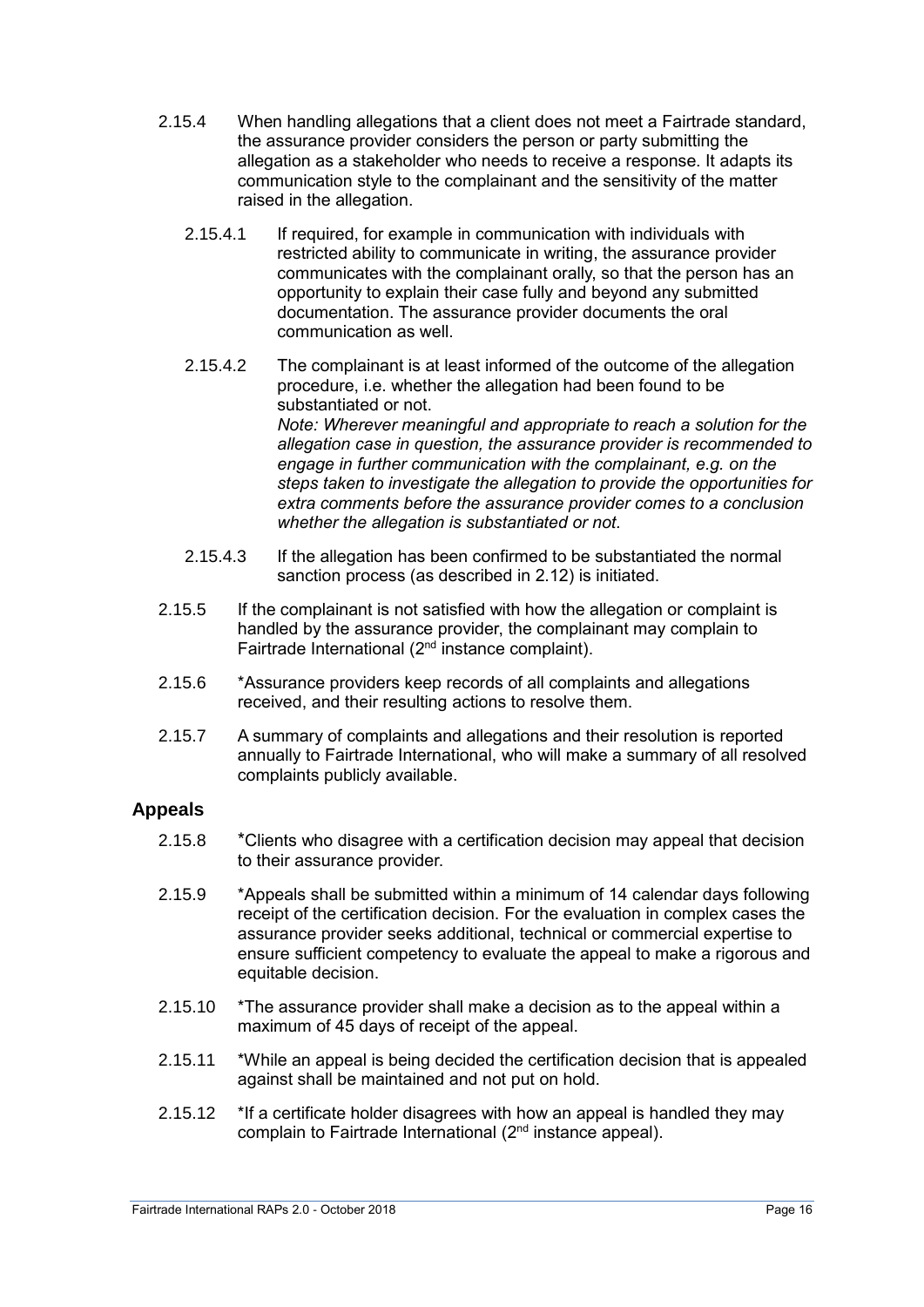2.15.13 Fairtrade International cannot modify any certification decision, including an appeal decision made by an assurance provider. The assurance provider reviews the appeals process and takes action to correct mistakes made, if any, and to consider recommendations issued by Fairtrade International as part of 2<sup>nd</sup>instance appeals, allegations or complaints processes

### <span id="page-16-0"></span>**2.16 Miscellaneous provisions**

#### **Standard Interpretations**

- 2.16.1 The assurance provider responds and provides explanations to clients who require explanations of any of Fairtrade standards.
- 2.16.2 If the assurance provider itself requires interpretation of any of Fairtrade standards it asks Fairtrade International.

#### **Use of translators or technical experts**

- 2.16.3 The assurance provider strives to minimize the use of translators in audits by matching auditor and client language skills when possible.
- 2.16.4 If translators or technical experts are used, they are chosen to ensure the translation and technical expertise is provided in an impartial, unbiased way. Wherever possible the translator/expert is independent of the client, unless logistically not feasible, in which case the auditor pays extra attention to ensure the translation/expertise provision is unbiased. The names and affiliations of any translator or expert used are indicated in the audit report (see 5.5 Audit Reports).

### <span id="page-16-1"></span>**2.17 Changes affecting certification**

2.17.1 \*Assurance providers implement the changes in Fairtrade Standards, Fairtrade International Requirements for Assurance Providers and related normative documents (e.g. the Fairtrade Compliance Criteria or the Fairtrade Data policy) affecting certification as per the timelines prescribed in the respective document.

### <span id="page-16-2"></span>**2.18 Publicly available information**

- 2.18.1 \*Assurance providers submit to Fairtrade International at least annually the necessary information to enable Fairtrade International to make the following information publicly available:
	- 2.18.1.1 Name of certificate holder.
	- 2.18.1.2 Address and contact details.
	- 2.18.1.3 Scope of certification.
	- 2.18.1.4 Up to date certification status.
- 2.18.2 \*Assurance providers make their certification SOPs publicly available.

#### <span id="page-16-3"></span>**2.19 Non-discriminatory procedures and access to certification**

2.19.1 \*All of the assurance provider's policies and procedures are nondiscriminatory. Procedures are not used to impede or inhibit access by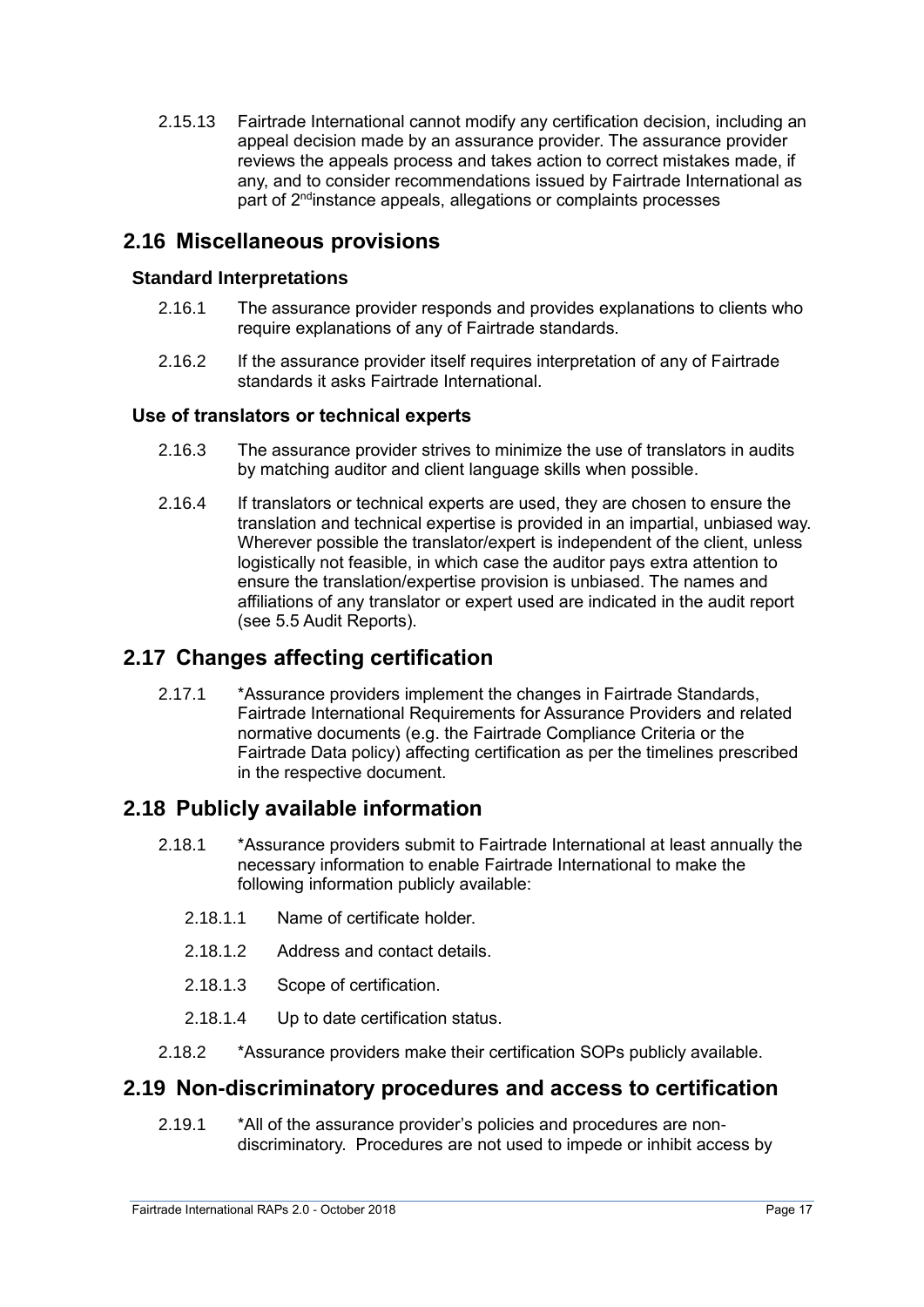applicants, other than the restrictions defined by the Fairtrade Standards, or otherwise agreed by Fairtrade International.

2.19.2 The assurance provider's processes and fee structure ensure that Fairtrade certification is accessible in a non-discriminatory way to clients in Fairtrade's scope of operation.

## <span id="page-17-0"></span>**3 Structural requirements**

#### <span id="page-17-1"></span>**3.1 Organisational Structure**

- 3.1.1 \*The assurance provider is a legal entity and has the financial stability and resources required for its operations.
- 3.1.2 \*The assurance provider has adequate arrangements (e.g. insurance or reserves) to cover liabilities arising from their operations.
- 3.1.3 \*The assurance provider structures and manages its certification activities in a way that safeguards its impartiality (see also chapter 3.2). *Note: Assurance providers who are also licensing bodies are expected to ensure separation of licensing and certification activities and effective management of related internal conflicts of interest.*
- 3.1.4 \*The assurance provider documents its organizational structure and describes the duties, responsibilities and authorities of its management and certification personnel, including any relevant committees (e.g. certification committee).

#### <span id="page-17-2"></span>**3.2 Impartiality**

- 3.2.1 \*The assurance provider conducts its certification activities impartially and does not allow commercial, financial or other conflicts of interest to compromise the impartiality of its activities and decisions.
- 3.2.2 \*All certification personnel and committees, both whether internal or external, who could influence the certification decision act impartially.
- 3.2.3 \*The assurance provider identifies risks to impartiality and potential conflicts of interest on regular basis, and documents how potential risks and conflicts are avoided or mitigated. The analysis includes risks that arise from its audit and certification as well as licensing or consulting activities (if any), from its relationships with clients or partner organizations, or from the relationships of its personnel.

3.2.4 \*The assurance provider has and implements a conflict of interest policy that describes how conflict of interests of audit and certification personnel are identified, disclosed, managed and prevented. The policy shall describe in particular how the risk of auditor impartiality is mitigated by adequate measures such as e.g. rotation of auditors or witnessing of audits. *Note: The policy may be part of the assurance provider's Certification SOP.*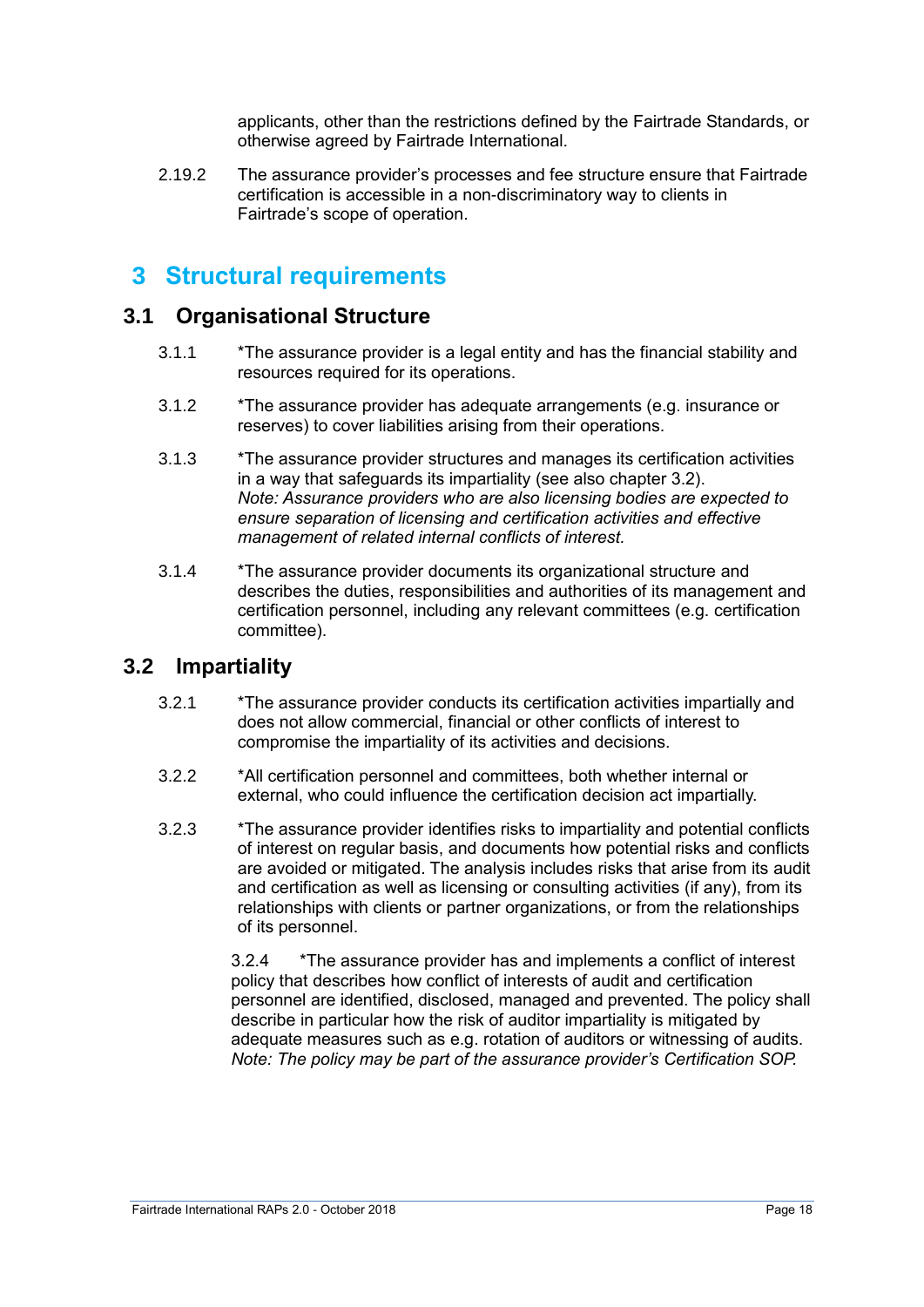# <span id="page-18-0"></span>**4 Resource requirements**

### <span id="page-18-1"></span>**4.1 Personnel**

- 4.1.1 \*The assurance provider employs, or has access to, a sufficient number of competent and qualified personnel to cover its audit and certification operations.
- 4.1.2 All personnel performing assurance activities, including auditors and certification personnel, shall meet the requirements set out in 4.2.
- 4.1.3 \*The assurance provider establishes, implements and maintains a procedure for management of competencies of personnel involved in the certification process including:
	- 4.1.3.1 Criteria for competence (see 4.2).
	- 4.1.3.2 Procedures for initial and ongoing training.
	- 4.1.3.3 Regular monitoring of performance and competence of auditors and assurance personnel, including a program for calibration. The monitoring process includes witnessing audits.
- 4.1.4 \*The assurance body maintains adequate records of all personnel involved in the certification process, including educational qualifications, experience and training, assessment of competence and performance, authorizations within the assurance provider.
- 4.1.5 \*The assurance provider requires all personnel involved in the certification process to sign a contract which includes commitment to meet the rules defined by the assurance provider and in particular those on confidentiality, and to declare any conflicts of interest for the clients to which they are to be assigned.
- 4.1.6 \* All personnel, including committee members or external/contracted personnel, keeps all information obtained or created during the certification process confidential, except as required by law.

#### <span id="page-18-2"></span>**4.2 Requirements for Assurance Personnel**

#### **General qualification requirements**

- 4.2.1 \*The assurance provider verifies that qualification criteria have been met prior to engaging an individual as an auditor or assurance personnel, and periodically assesses whether competency criteria have been met including periodic on-the-job evaluation. In the case of auditors this includes witness audits.
- 4.2.2 \*The assurance provider provides initial training to auditors and assurance personnel as needed for their respective positions and organizes a periodic training and calibration program of auditors and other assurance personnel. Training and calibration also include information and trainers from Fairtrade International, where deemed necessary by the assurance provider or the scheme owner.
- 4.2.3 Assurance providers provide clients with a systematic opportunity to provide feedback on auditor performance beyond complaints.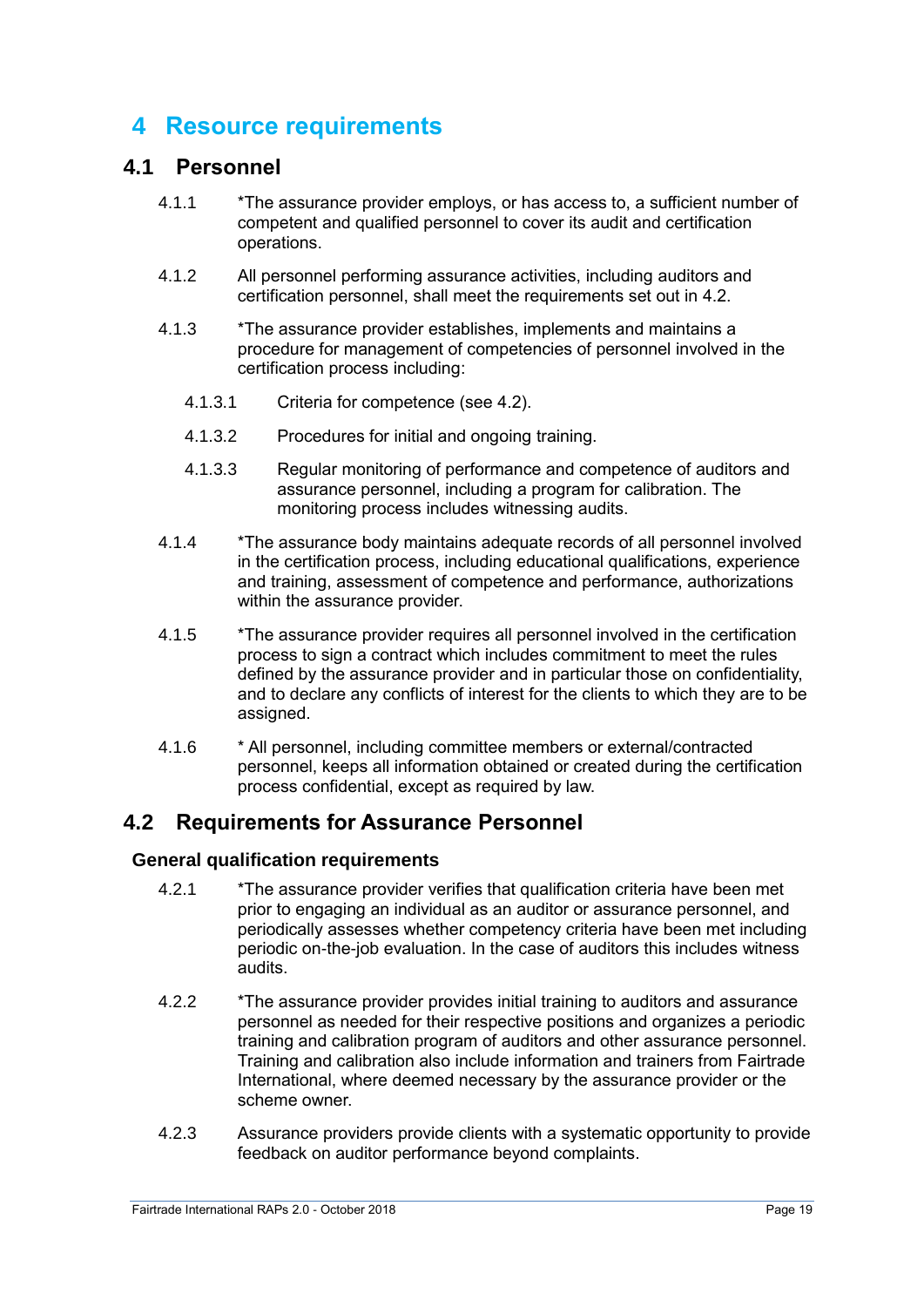4.2.4 Assurance providers make their training programmes available to all Fairtrade assurance personnel and auditors.

#### **Qualification criteria**

4.2.5 All auditors and other assurance personnel shall meet the qualification criteria set out in table A1 or possess a demonstrable equivalent competence.

| Area                                                                                | <b>Criteria</b>                                                                                                                                                                                                       |
|-------------------------------------------------------------------------------------|-----------------------------------------------------------------------------------------------------------------------------------------------------------------------------------------------------------------------|
| <b>Work experience</b><br>(applicable to auditors and<br>other assurance personnel) | At least two years of work experience in a field related to the<br>content of the standard being evaluated or in assurance of other<br>schemes.                                                                       |
| <b>Auditing experience</b>                                                          | <b>Contract auditor</b>                                                                                                                                                                                               |
| (applicable to auditors only)                                                       | Minimum of one year auditing or 100 audit days to                                                                                                                                                                     |
|                                                                                     | a) one or more standards for a recognised certification or<br>auditing body, or                                                                                                                                       |
|                                                                                     | b) internationally recognised financial reporting standards.                                                                                                                                                          |
|                                                                                     | <b>Staff auditor</b>                                                                                                                                                                                                  |
|                                                                                     | As for a contract auditor or at least six months' work experience<br>at an assurance provider in the certification department at Officer/<br>Analyst level                                                            |
|                                                                                     | Assessors for on-the-job evaluation of auditors                                                                                                                                                                       |
|                                                                                     | a) At least 50 Fairtrade audit days performed. Auditors with a<br>vast experience in auditing other schemes or experienced<br>assurance provider staff might be exempted from this rule.                              |
|                                                                                     | b) External auditors shall have had at least two evaluations by<br>responsible managers over more than six months with<br>excellent results. Staff members must have passed one<br>evaluation with excellent results. |
| <b>Fairtrade system</b><br>training                                                 | All scopes: Have received training on relevant Fairtrade<br>standards and audit methodologies from the assurance provider.                                                                                            |
| (applicable to auditors and<br>other assurance personnel)                           | Producer audit scope: audit methodologies training shall include<br>social interview techniques.                                                                                                                      |

Table A.1: Auditor and other assurance personnel qualification criteria

#### **Competency criteria**

4.2.6 All auditors and other assurance personnel shall meet the competency criteria set out in Table A2 as applicable.

| Area                                                | <b>Criteria</b>                                                                                                   |
|-----------------------------------------------------|-------------------------------------------------------------------------------------------------------------------|
| Language skills<br>(applicable to auditors only)    | Shall be able to hold an interview in the language of the audit.                                                  |
| <b>Communication</b><br>(applicable to auditors and | Able to express ideas and concepts clearly.<br>Able to express findings in written reports clearly and concisely. |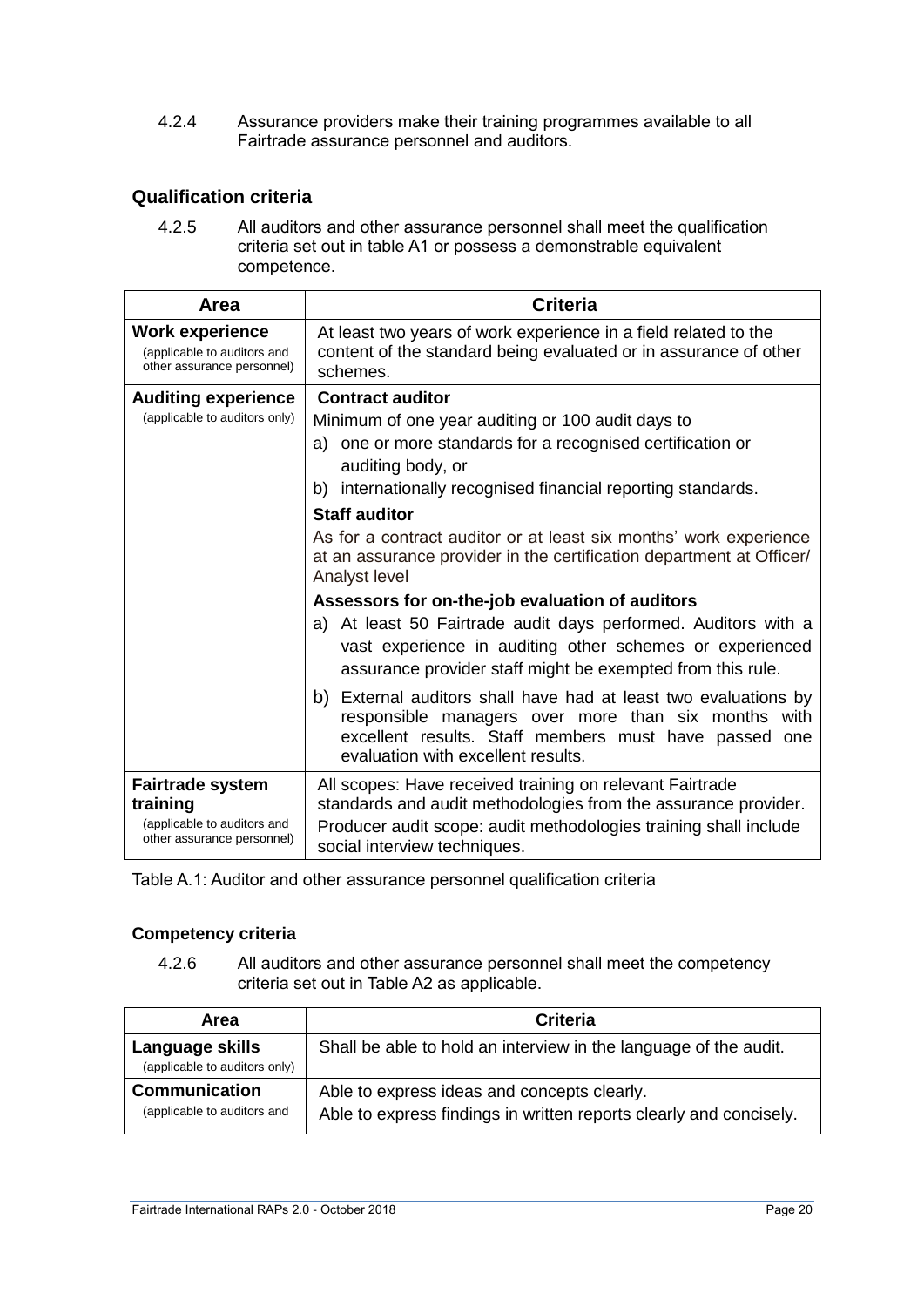| other assurance personnel)                                  | Able to interview individuals from workers/members to senior<br>management /directors in a way that encourages their<br>confidence and enables them to answer questions.                  |
|-------------------------------------------------------------|-------------------------------------------------------------------------------------------------------------------------------------------------------------------------------------------|
| Time management                                             | Capable of managing time before and during audits so audit                                                                                                                                |
| (applicable to auditors only)                               | plans are realized.                                                                                                                                                                       |
| <b>Personal attributes</b><br>(applicable to auditors only) | Able to display the attributes of an auditor as set out in the <b>ISEAL</b><br><b>Assurance Code and additionally a commitment to the social and</b><br>environmental goals of Fairtrade. |
| Knowledge of                                                | Able to demonstrate knowledge of and competence in the                                                                                                                                    |
| <b>Fairtrade system</b>                                     | application of Fairtrade Standards and Fairtrade Standard                                                                                                                                 |
| (applicable to auditors and                                 | Guidance as well as all applicable procedures and policies of the                                                                                                                         |
| other assurance personnel)                                  | assurance providers.                                                                                                                                                                      |

Table A2: Auditor and other assurance personnel competency criteria

### <span id="page-20-0"></span>**4.3 Outsourcing**

- 4.3.1 \*If the assurance provider outsources (subcontracts) part of the assurance activities to other auditing bodies, the assurance provider:
	- 4.3.1.1 Remains responsible for all outsourced activities.
	- 4.3.1.2 Has a legally binding contract with the subcontracted body or personnel, including provisions for confidentiality, conflicts of interest and qualification requirements for personnel.
	- 4.3.1.3 Has procedures and records to assess and monitor the outsourced services.

*Note: Assurance providers can rely, in parts, on external bodies e.g. accreditation bodies, for the monitoring. However, they remain responsible and should be aware of all aspects not fully supervised by the external body as not included in the accreditation scope. They need to periodically monitor performance according to their applicable procedures (under the scope of their Fairtrade certification and audit SOPs) and policies e.g. by occasional shadow audits, review of audit reports or other measures.* 

### <span id="page-20-1"></span>**5 Process requirements**

#### <span id="page-20-2"></span>**5.1 Processes**

- 5.1.1 \*The assurance provider has adequately detailed standard procedures for the entire certification process (see also 6.1.1).
- 5.1.2 The assurance provider ensures that its standard procedures meet the requirements of the RAPs.

### <span id="page-20-3"></span>**5.2 Application for Certification**

5.2.1 \*The assurance provider obtains from applicant all relevant information for Fairtrade certification and risk management including: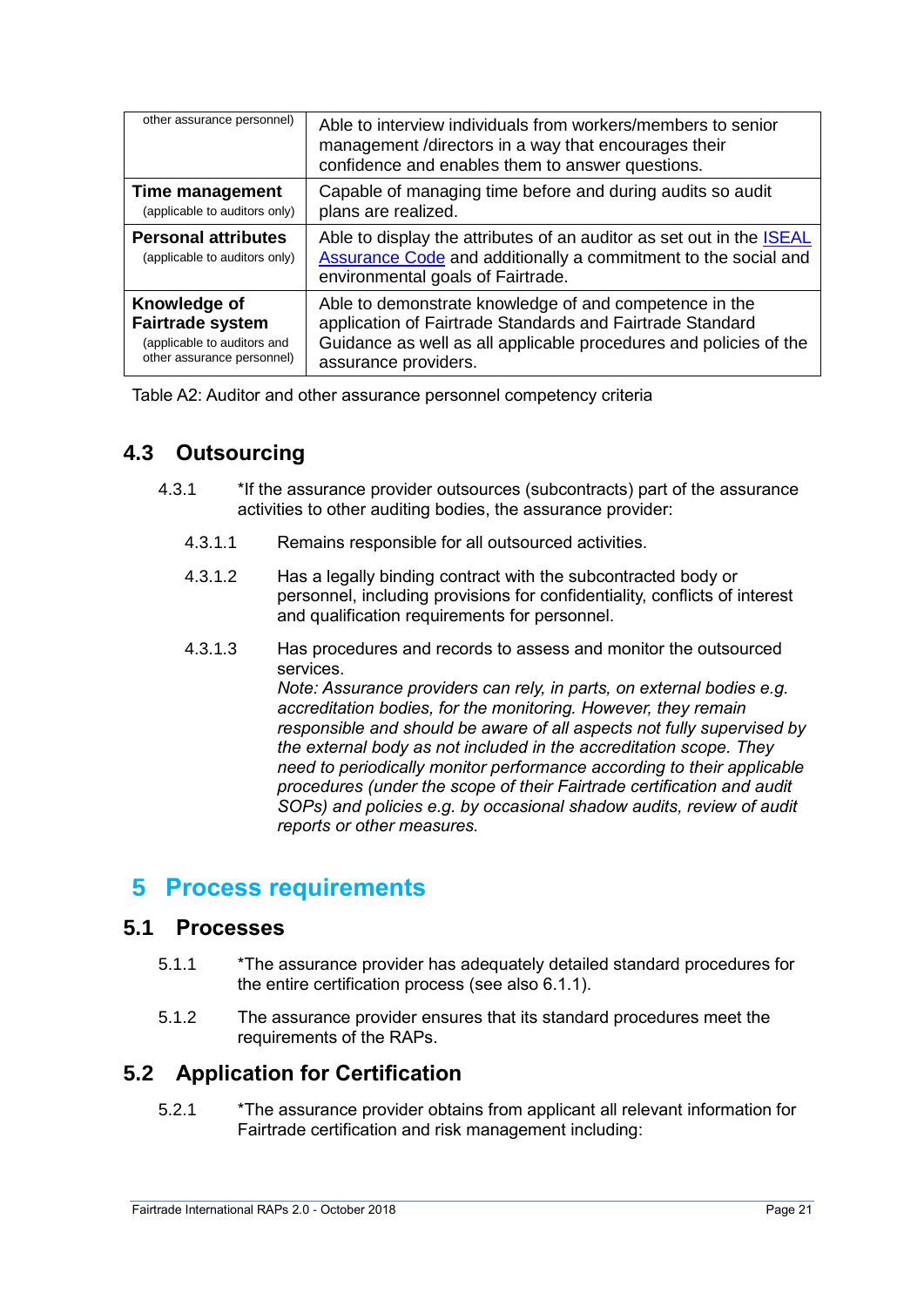- 5.2.1.1 Products to be certified and intended use of the FAIRTRADE Marks and/or claims.
- 5.2.1.2 General information about the applicant's operations including its location(s), processes and activities (including outsourced processes), and other relevant certifications.
- 5.2.1.3 Previous Fairtrade certification, if any or close association e.g. ownership with previously certified or de-certified operators.
- 5.2.2 The assurance provider ensures that their scope of audit and certification accurately implements the respective Fairtrade Standards. For practical guidance, this may be included in the certification SOP.
- 5.2.3 \*After receiving an application for certification, the assurance provider reviews all information, and shall determine the scope of audit. The scope is defined as:
	- 5.2.3.1 The Fairtrade standards that are applicable;
	- 5.2.3.2 The activities being undertaken;
	- 5.2.3.3 The products being handled; and
	- 5.2.3.4 The location(s) covered by the certificate (if relevant).
- 5.2.4 If the applicant had been previously Fairtrade certified by another Fairtrade assurance provider, the previous relevant certification findings are reviewed to ensure that any unresolved non-conformities are taken into account for the new application.
- 5.2.5 If the applicant is a company that re-applies for certification after previous de-certification or there are overlaps with previously de-certified operators, extra care is taken to review the reasons for re-application. In case of previous de-certification because of circumvention of Fairtrade Standards, the assurance provider ensures that applicant demonstrates changes in their operation or management to confirm their willingness and capability to comply with Fairtrade Standards.

### <span id="page-21-0"></span>**5.3 Audit planning**

- 5.3.1 Audit planning follows the guidance on audit frequency and intensity set by Fairtrade International Risk-based Assurance Policy (Annex C), including the recommended audit times therein.
- 5.3.2 \*The assurance provider provides an audit plan to the involved auditors prior to them commencing the audit. The plan is:
	- 5.3.2.1 Individually tailored for each audit.
	- 5.3.2.2 Follows the assurance provider's procedures for evaluation activities.
	- 5.3.2.3 Communicated to the client for at least the parts relevant to the client and unless it is an announced audit.
- 5.3.3 The audit and evaluation activities planned are sufficiently rigorous to allow the assurance provider to determine that the client is in conformity with the applicable standard(s).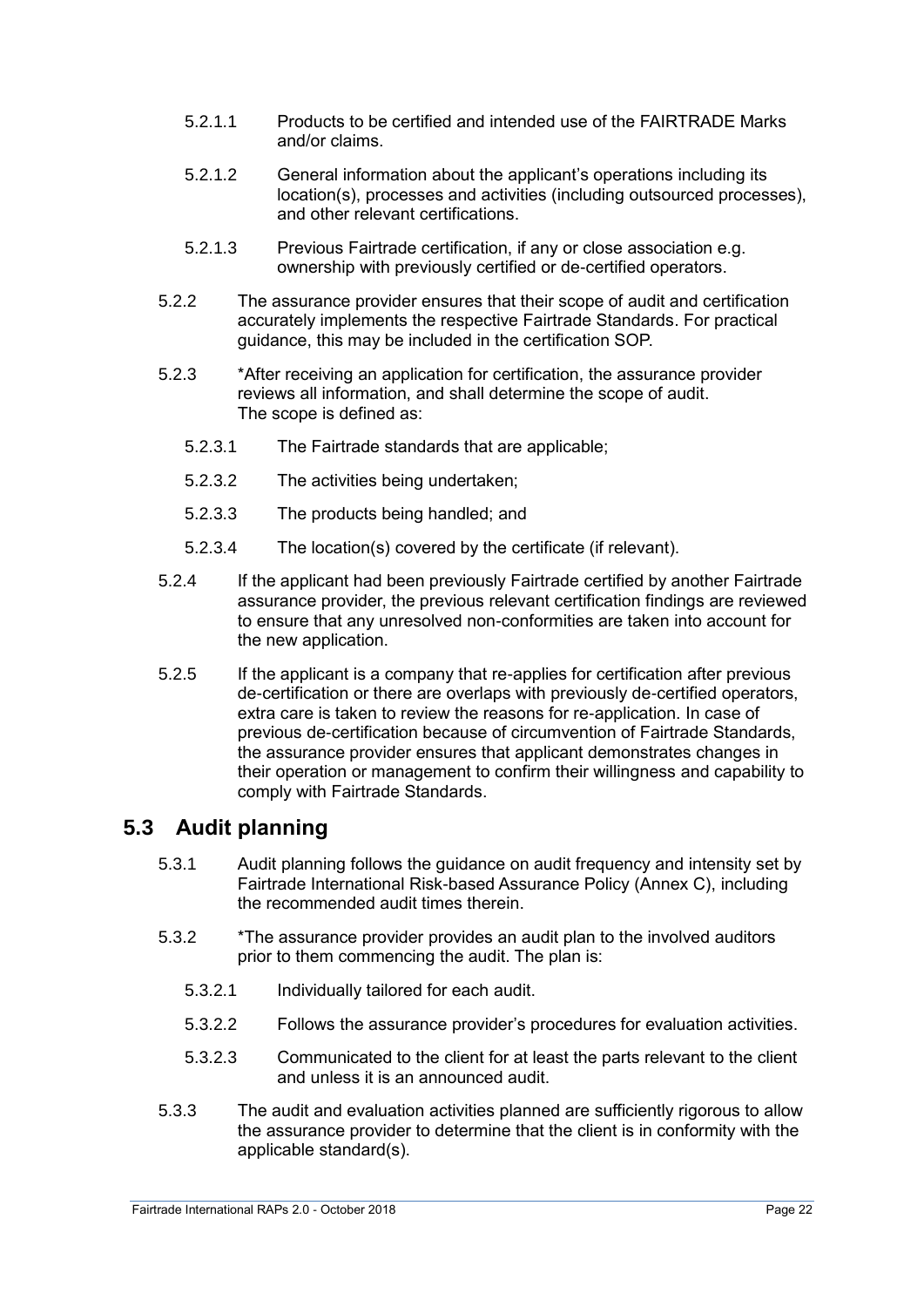- 5.3.4 \*The assurance provider appoints one or more qualified auditors to act as the audit team, ensuring that the client scope and auditor scope are matched.
	- 5.3.4.1 Where more than one auditor is assigned, one of the audit team members shall be nominated as audit team leader.
- 5.3.5 Except in the cases of unannounced audits, the assurance provider and the client agree on a date to perform the audit that is suitable for both, but always when the client is in operation and activities relevant to certification can be observed.

### <span id="page-22-0"></span>**5.4 On- Site Audit**

- 5.4.1 \*The on-site audit follows the assurance provider's Audit SOP which has to provide guidance on the scope, focus and issues to be covered in different audit types.
- 5.4.2 The audit always covers the following steps:
	- 5.4.2.1 Opening meeting.
	- 5.4.2.2 Field / site visits, interview and review of documentation.
	- 5.4.2.3 Visits to production sites (processing site, farms, etc.) to verify compliance with various requirements of the Fairtrade Standards.
	- 5.4.2.4 Interviews to verify or complement information received during other interviews, document reviews or during a physical audit or production sites/additional entities. For producer and worker interviews see Guidance on Interviews in Part B & C. Interviews include personnel from different operational units to complete the picture and triangulate information.
	- 5.4.2.5 Cross-check of information from different sources, also external as relevant. The auditor identifies and uses the most authentic sources of information.
	- 5.4.2.6 Check a certain number of transactions / contracts / invoices (see Sampling Guidance in Part B & C).
	- 5.4.2.7 Any field visit as well as the physical audit of production/procession or other relevant facilities takes into consideration what was reviewed in previous audits.
	- 5.4.2.8 Closing Meeting.

#### <span id="page-22-1"></span>**5.5 Audit evidence and Report**

- 5.5.1 \*The auditor collects and verifies audit evidence relevant to the audit objectives, scope and criteria, including information relating to interfaces between functions, activities and processes by appropriate sampling.
- 5.5.2 The audit is documented in an audit report, which is sent to the assurance provider within the timeline set by the assurance provider but not longer than one month after end of the audit and which includes at least the following: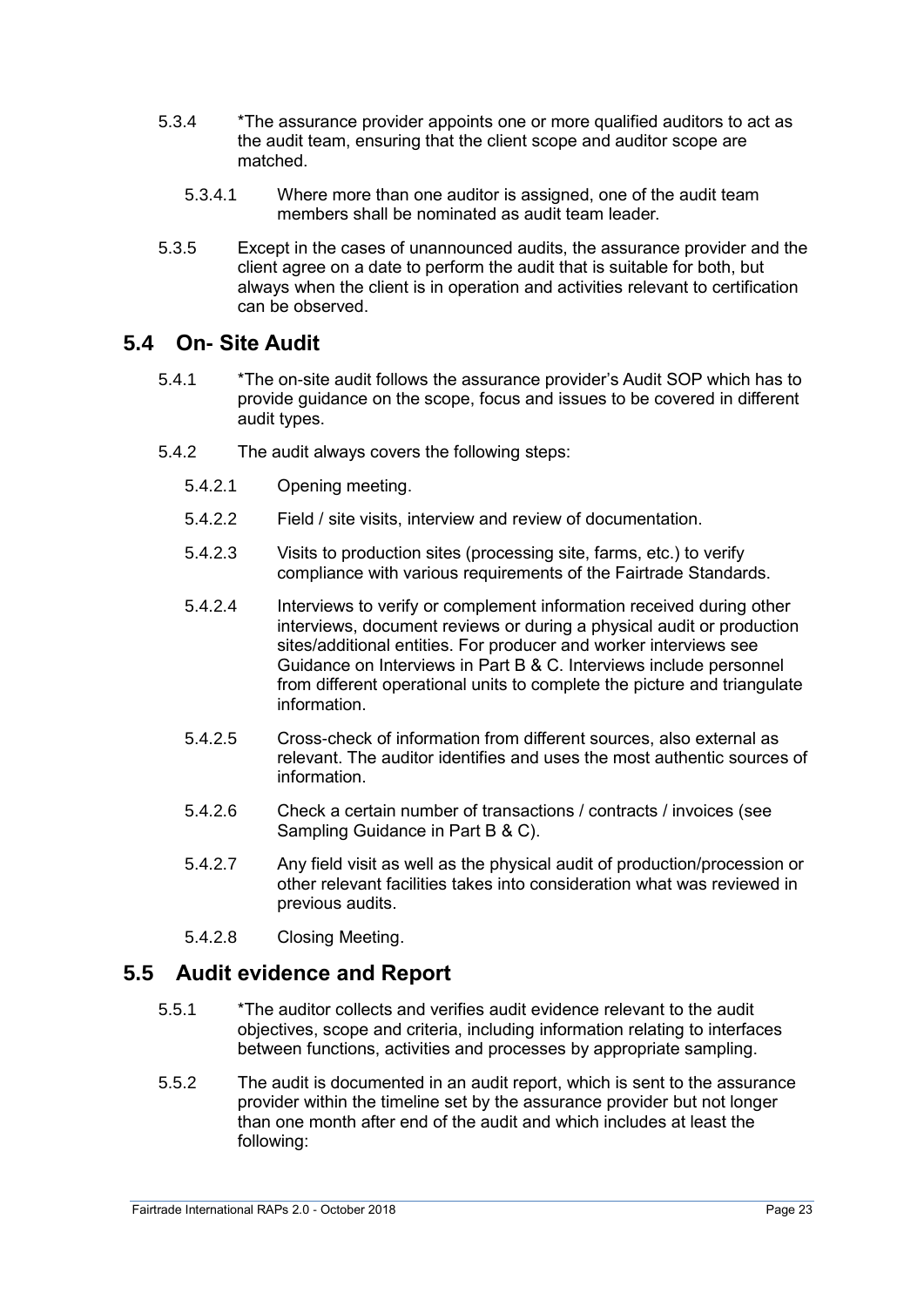- 5.5.2.1 Details of the audit process, including length of the audit, sources of information, sampling (e.g. producer interviews and visits, selection of supply chains reviewed in trade audits), use of translators/experts.
- 5.5.2.2 Assessment of all applicable Fairtrade compliance criteria.
- 5.5.2.3 Evaluation of non-conformities (if any) and relevant feedback on performance (e.g. recommendation for improvement, changes since last audit, performance in relation to peers). *Note: The list of nonconformities is proposed by the auditor but may be further elaborated and finalized during the review and certification process before the client receives a final report version.*

### <span id="page-23-0"></span>**5.6 Review, Certification decision and certificate issue**

- 5.6.1 \*The audit findings are reviewed by competent staff not involved in the audit process. Any non-conformities are identified and the need for sanctions assessed in line with the assurance provider's publicly available Certification SOP (see also chapter 2.12 on Sanctions).
- 5.6.2 \*Based on the review, a certification decision is taken by authorized certification personnel who may be the same person having done the review but cannot be the auditor. The certification decision is documented and without delay communicated to the client.
- 5.6.3 The assurance provider makes sure that changes to the information contained on a certificate as a result of a certification decision or otherwise, are updated in the relevant database within 10 days.
- 5.6.4 Relevant products and supply chain information in the audit report are without delay made available to licensing bodies in the relevant database after submission of the audit report to allow timely licensing body's verification processes.

### <span id="page-23-1"></span>**5.7 Certificate**

- 5.7.1 The assurance provider issues a certificate with at least the following information:
	- 5.7.1.1 The date of issue of the certificate.
	- 5.7.1.2 The legal name and registered address of the certificate holder.
	- 5.7.1.3 The FLO ID of the certificate holder.
	- 5.7.1.4 A description of the scope of the certificate, including the specific standard(s) and product categories.
	- 5.7.1.5 A schedule listing all site(s) covered by the certificate where relevant.
	- 5.7.1.6 A statement referencing the Fairtrade International's or the assurance provider's website as the authoritative source of information on the validity of the certificate as well as its scope.
	- 5.7.1.7 The signature of the individual(s) that the assurance provider assigned this responsibility.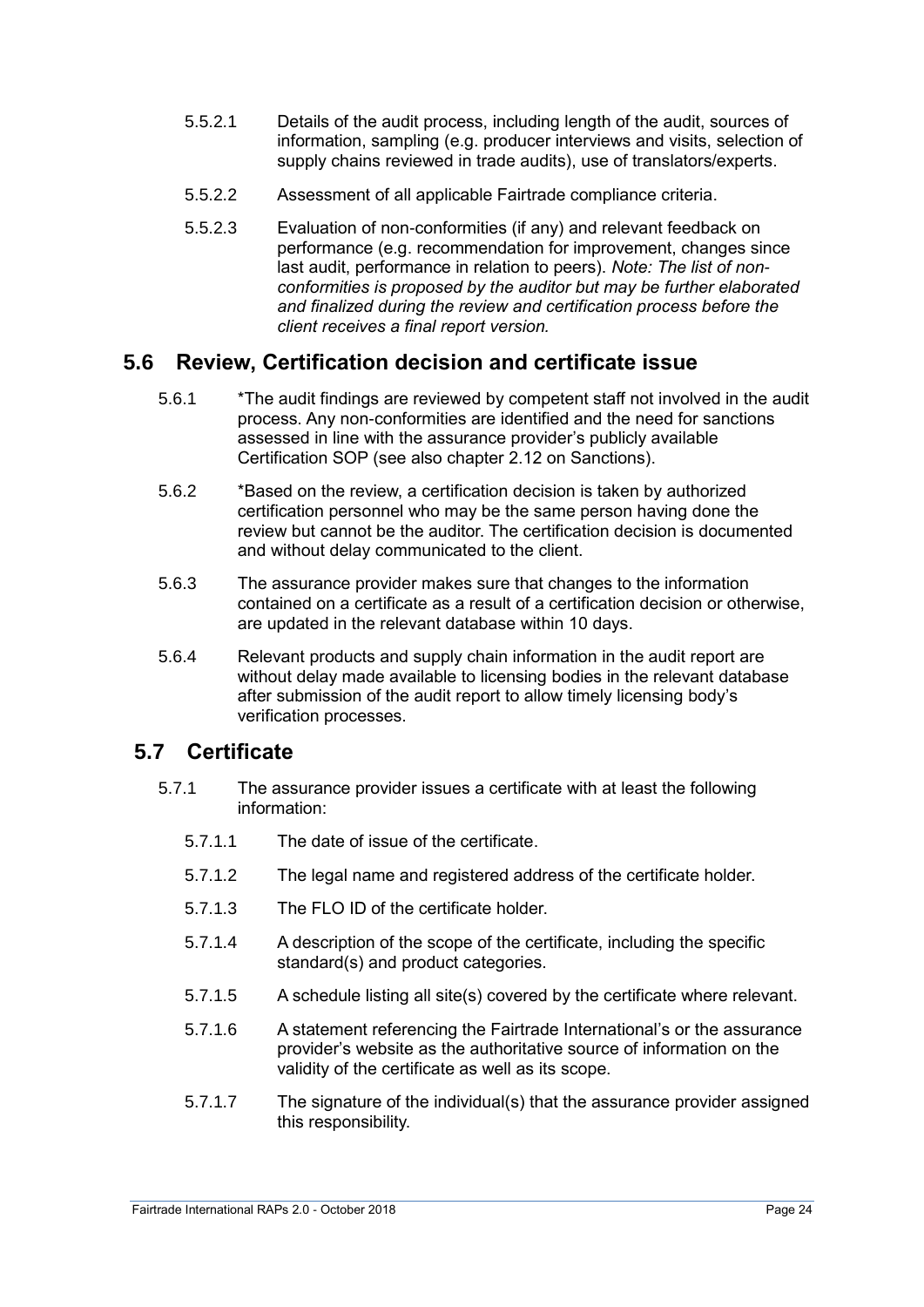5.7.1.8 A statement confirming that the named organization and products conform to the requirements of the relevant Fairtrade International Standard(s) for the scope of certification.

### <span id="page-24-0"></span>**5.8 Suspension or De-Certification**

- 5.8.1 The assurance provider may suspend or withdraw a certificate for a contractual reason, such as non-payment of fees.
- 5.8.2 The assurance provider may suspend or withdraw a certificate if the client fails to meet the certification requirements. For details on the sanctions "suspension of certificate" and "de-certification", see the Fairtrade International Sanction Policy (Annex D).
- 5.8.3 If a certificate is withdrawn, the assurance provider:
	- 5.8.3.1 Instructs the client to:

a) cease claiming to be Fairtrade certified and cease any trade of Fairtrade products, as outlined in Annex D.

b) cease all use of the Fairtrade brands and marks, subject to any allowance in license agreements to continue to dispose of goods bearing the FAIRTRADE mark, after certification is withdrawn.

c) identify and advise all customers who have been purchasing Fairtrade products from them in writing that their certification has been withdrawn.

- 5.8.3.2 Indicates the withdrawal or cancellation of the certificate in the relevant database within seven days and thus inform Fairtrade International.
- 5.8.3.3 Informs without delay other affected Fairtrade organizations (licensing bodies, other assurance providers) of the de-certification.
- 5.8.4 If a certificate is suspended, the assurance provider:
	- 5.8.4.1 Informs the client

a) of the suspension and restrictions to trading (see Annex D) and monitor that the clients implement all restrictions.

b) to provide evidence of corrective actions to close out the identified nonconformities before the suspension period ends.

- 5.8.4.2 Indicates the suspension in the relevant database within seven days and thus informs Fairtrade International.
- 5.8.4.3 Verifies that, the client has analysed the cause of the non-conformities that lead to the suspension and that the corrective actions have been effective, before lifting the suspension. The verification may be done either via a follow-up audit or a desk-based review, as relevant for the case.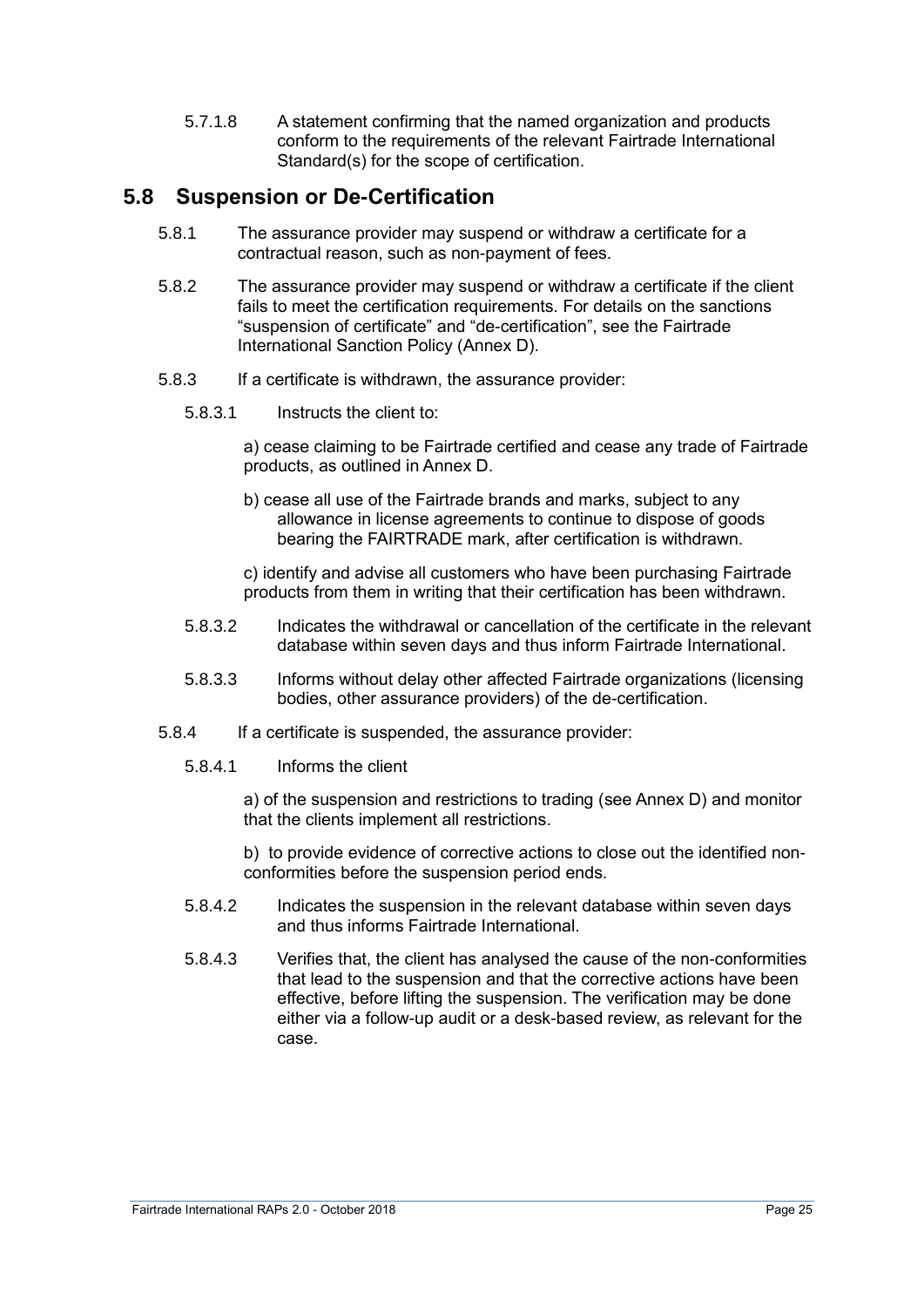# <span id="page-25-0"></span>**6 Management system requirements**

#### <span id="page-25-1"></span>**6.1 Quality Management System**

- 6.1.1 \*The assurance provider maintains a management system that is capable of achieving the consistent fulfilment of the requirements of this document.
- 6.1.2 \*The management system addresses at least the following aspects:
	- 6.1.2.1 Control of documents such as certification operation procedures and policies. This includes procedures to review and update documents as needed, keep a track of changes done and ensuring that up to date versions are available and used consistently.
	- 6.1.2.2 Control of records of the certification process. Records are archived for at least five years.
	- 6.1.2.3 Management review and internal audits to ensure and improve consistent application of all relevant certification procedures and policies.
	- 6.1.2.4 Identification and correction of any non-conformities with own procedures (e.g. from internal audits, complaints). Analysis of the causes and implementation of corrective and preventive measures where relevant.

--- **End of Part A -----**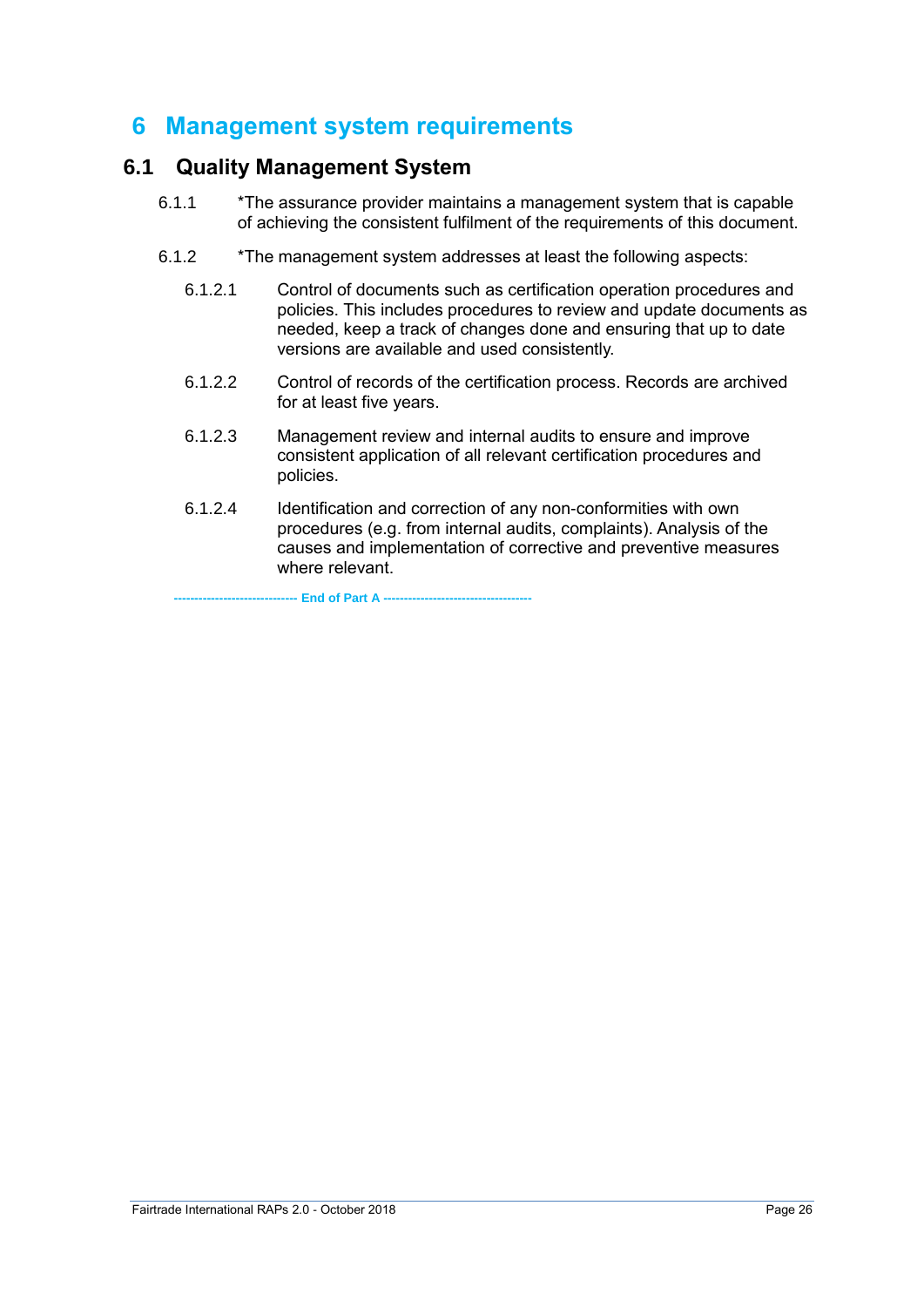# <span id="page-26-0"></span>**Part B: Additional Requirements for Assurance Providers Certifying Traders**

Part B indicates additional requirements for assurance providers certifying traders against the relevant Fairtrade International trader standard(s).

# <span id="page-26-1"></span>**7 Additional General Requirements**

### <span id="page-26-2"></span>**7.1 Scheme for small companies**

- 7.1.1 The assurance provider may develop a specific scheme for small traders to increase small companies' access to Fairtrade, as long as overall credibility is not jeopardized. The scheme is based on quidelines set out by Fairtrade's Risk-based Assurance Policy (Annex C).
- 7.1.2 The assurance provider operating such small operator schemes ensures clients have access to information about the small operator / licensee certification process, including the definition of small operator / licensee.

# <span id="page-26-3"></span>**8 Additional Process Requirements**

### <span id="page-26-4"></span>**8.1 Planning - audit duration**

- 8.1.1 The assurance provider calculates the duration of its initial, surveillance and re-certification audits using the requirements below, which are reflected in its procedures.
- 8.1.2 The assurance provider plans sufficient time to review documentation, perform interviews and physically inspect the facilities and processes (where relevant).
- 8.1.3 The assurance provider adapts the duration of its audit to the type of operator, the nature or the audit, the complexity of the process, the number of products, the volume of transactions and other relevant factors that may affect the time required for the audit, in line with Fairtrade's guidance on Frequency and Intensity of Audits (section 2.9) and Fairtrade's Risk-based Assurance Policy (Annex C).
- 8.1.4 The assurance provider shall plan time for opening and closing meetings, and periodic auditor's meetings where there is more than one auditor present.
- 8.1.5 Where translators are used, the assurance provider increases audit times for those sections of the audit where translators are necessary.

### <span id="page-26-5"></span>**8.2 Site visit**

- 8.2.1 The audit includes a review of a representative sample of relevant trade documentation such as invoices, purchase orders, sales invoices, transport documentation, processing/product flow documentation.
- 8.2.2 A representative sampling method, either simple or stratified, is used to allow inferring the results of the audit to the whole population. Additionally,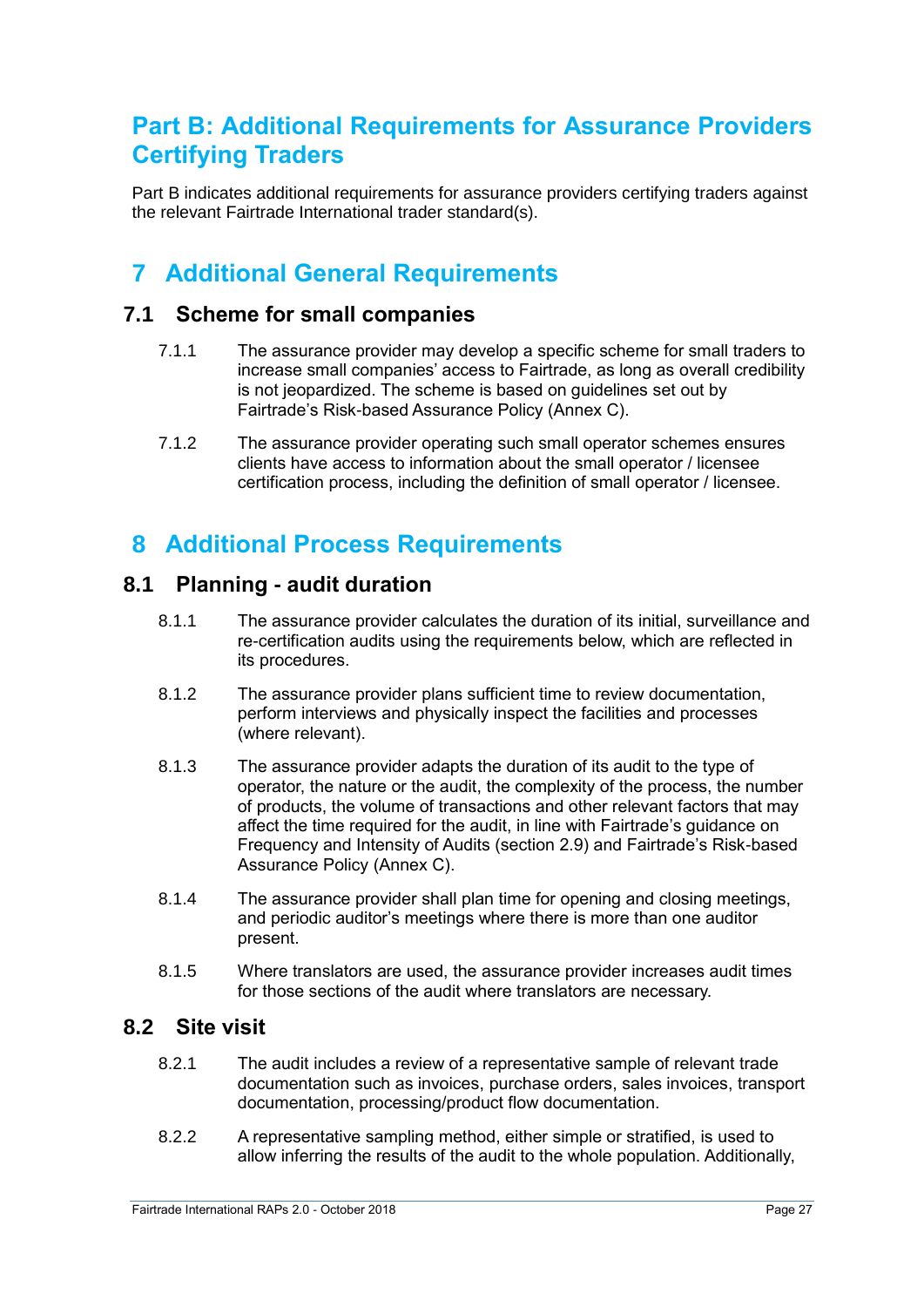judgment-based sampling can be used by auditors (guidance on this method can be seen in ISO 19011 B3).

- 8.2.3 In all cases the sample is chosen by the auditor and not by the client.
- 8.2.4 The auditor considers all Fairtrade supply chains and should preferably review a sample of each Fairtrade supply chain of the client. In case of a high number of supply chains, the auditor uses representative sampling.
- 8.2.5 During the audit information is obtained from different sources, including interviews and visit of different functions within the company, e.g. purchase, warehouse, processing, quality management and sales.

### <span id="page-27-0"></span>**8.3 Final report**

8.3.1 The final report includes the evaluation of all applicable requirements in the Compliance Criteria List for Trader Certification, except in the case of surveillance audits, see chapter 2.9.

**------------------------------ End of Part B ------------------------------------**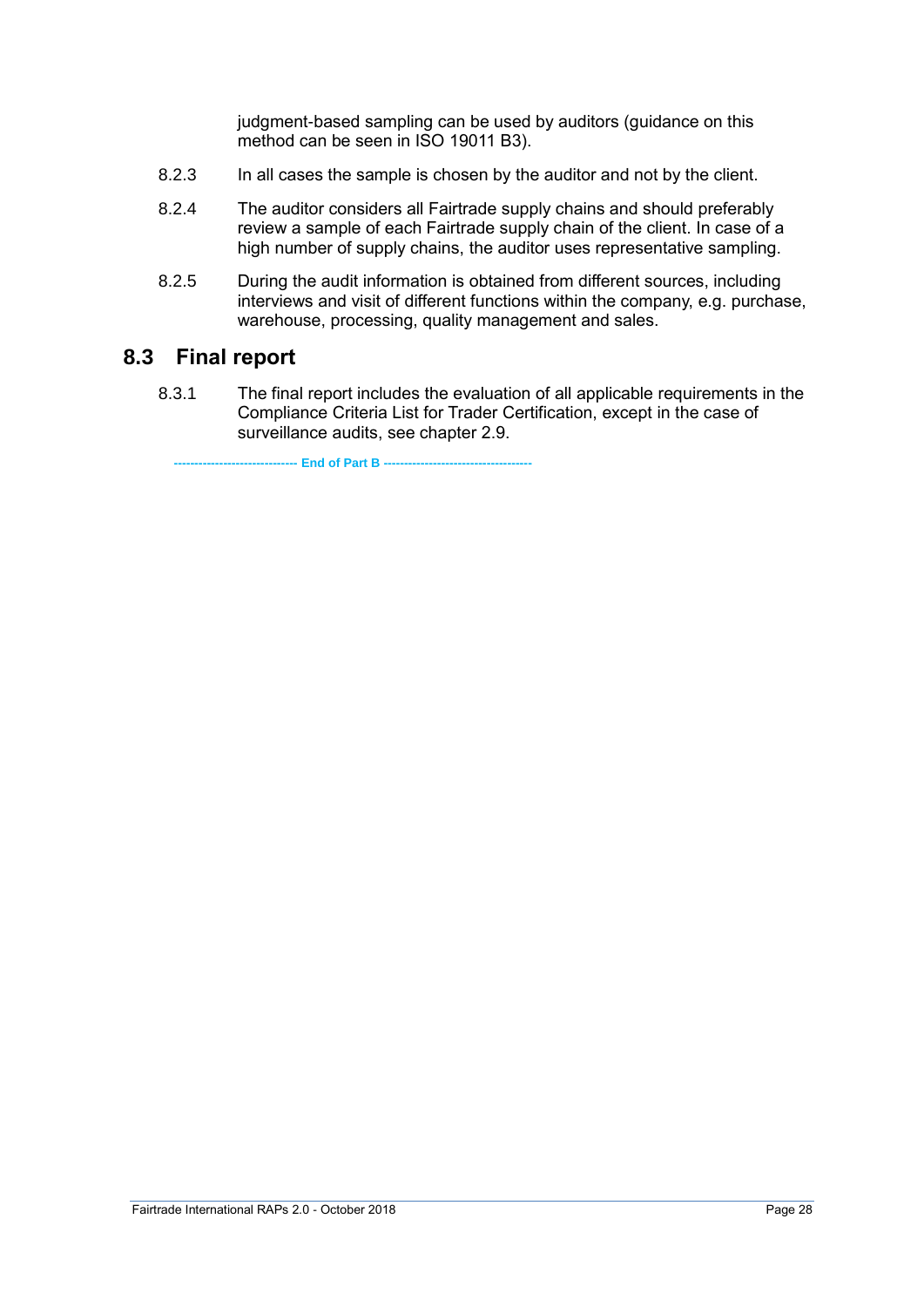# <span id="page-28-0"></span>**Part C: Additional Requirements for Assurance Providers Certifying Producers**

Part C indicates additional requirements for assurance providers certifying against the relevant Fairtrade International producer standard(s).

# <span id="page-28-1"></span>**9 Additional Process Requirements**

### <span id="page-28-2"></span>**9.1 Planning - audit duration**

- 9.1.1 The assurance provider calculates the duration of its initial, surveillance and re-certification audits using the requirements below, which are reflected in the procedures of the assurance provider.
	- 9.1.1.1 The assurance provider plans sufficient time to review documentation, perform interviews and physically inspect the facilities and processes.
	- 9.1.1.2 The assurance provider uses individual and group interviews. It is recommended that individual interviews last between 15 and 30 minutes and group interviews between 30 and 45 minutes.
	- 9.1.1.3 The assurance provider adapts the duration of its audit to the type of operator, the nature of the audit, the number or members and/or workers, the complexity of the process, the number of products, the volume of transactions and other relevant factors that may affect the time required for the audit.
	- 9.1.1.4 The assurance provider plans time for opening and closing meetings, and periodic auditor's meetings where there is more than one auditor present.
	- 9.1.1.5 Where translators are used, the assurance provider increases audit times for those sections of the audit where translators are necessary.
	- 9.1.1.6 The audit times meet the minimum requirements indicated in Annex C Risk Based Assurance.

### <span id="page-28-3"></span>**9.2 Site visit**

- 9.2.1 The site visit follows the assurance provider's Audit SOP which has to provide guidance on the scope, focus and issues to be covered of different producer audit types.
- 9.2.2 The producer audit includes individual or group interviews with group members and/or workers. The Audit SOP provides guidance as to selection of producers or staff to be interviewed, depending on the type of producer organization.
- 9.2.3 \*A representative sampling method, either simple or stratified, shall be used to allow inferring the results of the audit to the whole population. Additionally, judgment-based sampling can be used by auditors (guidance on these methods can be seen in ISO 19011 B3).
- 9.2.4 The minimum number of interview (as defined by the audit SOP; to be conducted by the auditor) meets, at minimum, the requirements of table C1.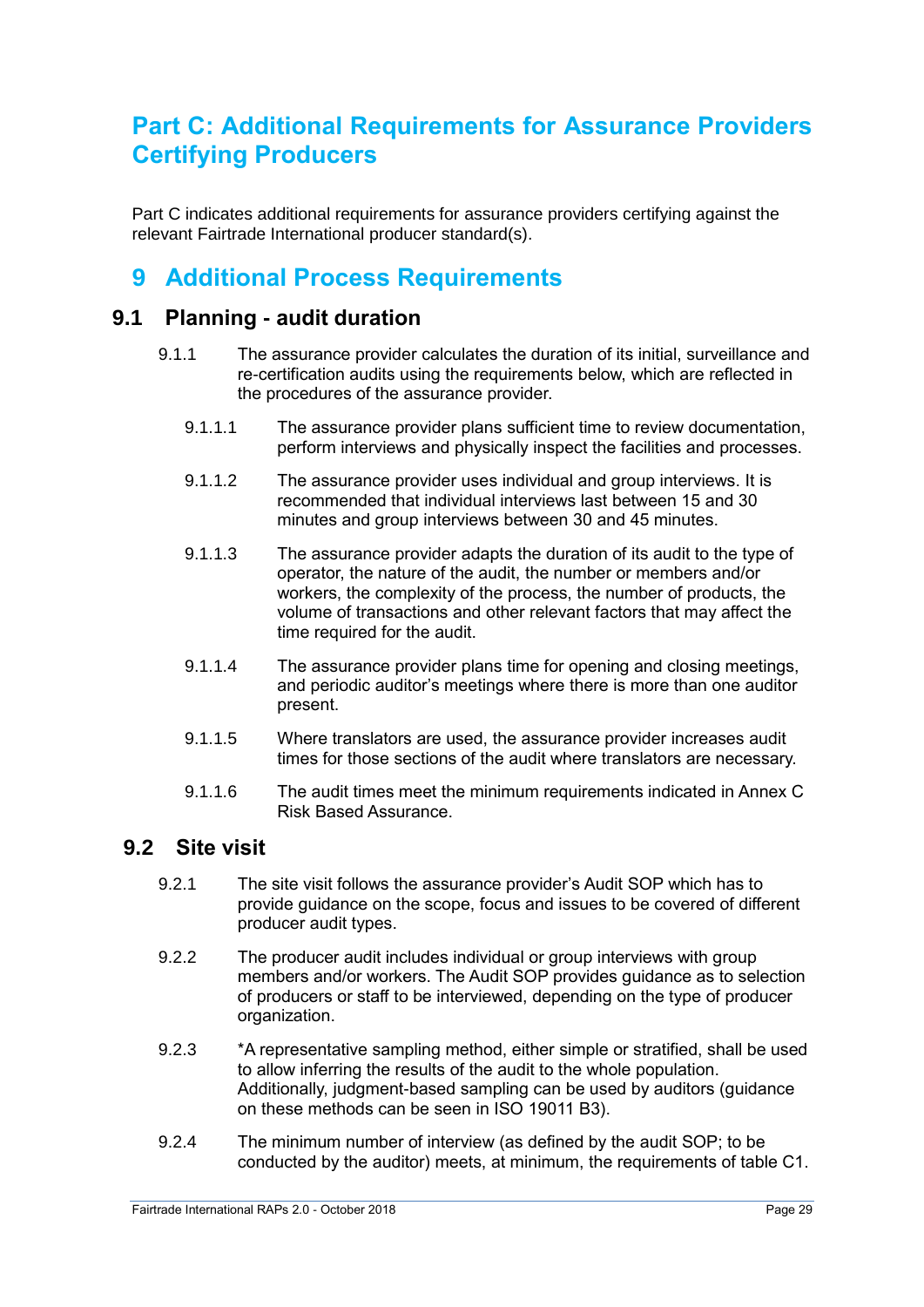| <b>Number of members or</b><br>workers | <b>Number of persons interviewed</b> |
|----------------------------------------|--------------------------------------|
| < 50                                   | Minimum 10                           |
| 50-100                                 | Minimum 15                           |
| 101-500                                | Minimum 20                           |
| 501-1000                               | Minimum 25                           |
| >1000                                  | Minimum 30                           |

Table C1: Sampling tables for interviews

- 9.2.5 In all cases the sample is chosen by the auditor and not by the client. In particularly high risk areas or in case of potential fraud, the auditor takes extra care to confirm the identity and authenticity of interview partners, and to crosscheck information particularly carefully between different sources of information.
- 9.2.6 A site visit may also include taking of samples, e.g. soil, for subsequent laboratory examination.
- 9.2.7 Where the Fairtrade Standard requires a formal internal quality management system, the assurance provider's audit and certification SOPs provide extra quidance for such audits. The audit focuses on the effectiveness of the Internal Control System in identifying and resolving non-conformities of group members. It shall include a review of the group's management system records, sample audits of some group members to cross-check the efficiency of the Internal Control System and a review of the group's procedures to deal with non-conformities. The SOP provides guidance on the consequences if the auditor identifies non-conformities of group members, which may point to a systemic failure of the Internal Control System and a non-conformity of the group.
- 9.2.8 The audit SOP also provides guidance as to what documentation needs to be verified for different types of producer audits, e.g. trade documentation, employment records etc.

### <span id="page-29-0"></span>**9.3 Final report**

9.3.1 The final report includes the evaluation of all applicable requirements in the Compliance Criteria List for Producer Certification relevant to the producer organization.

**End of Part C --**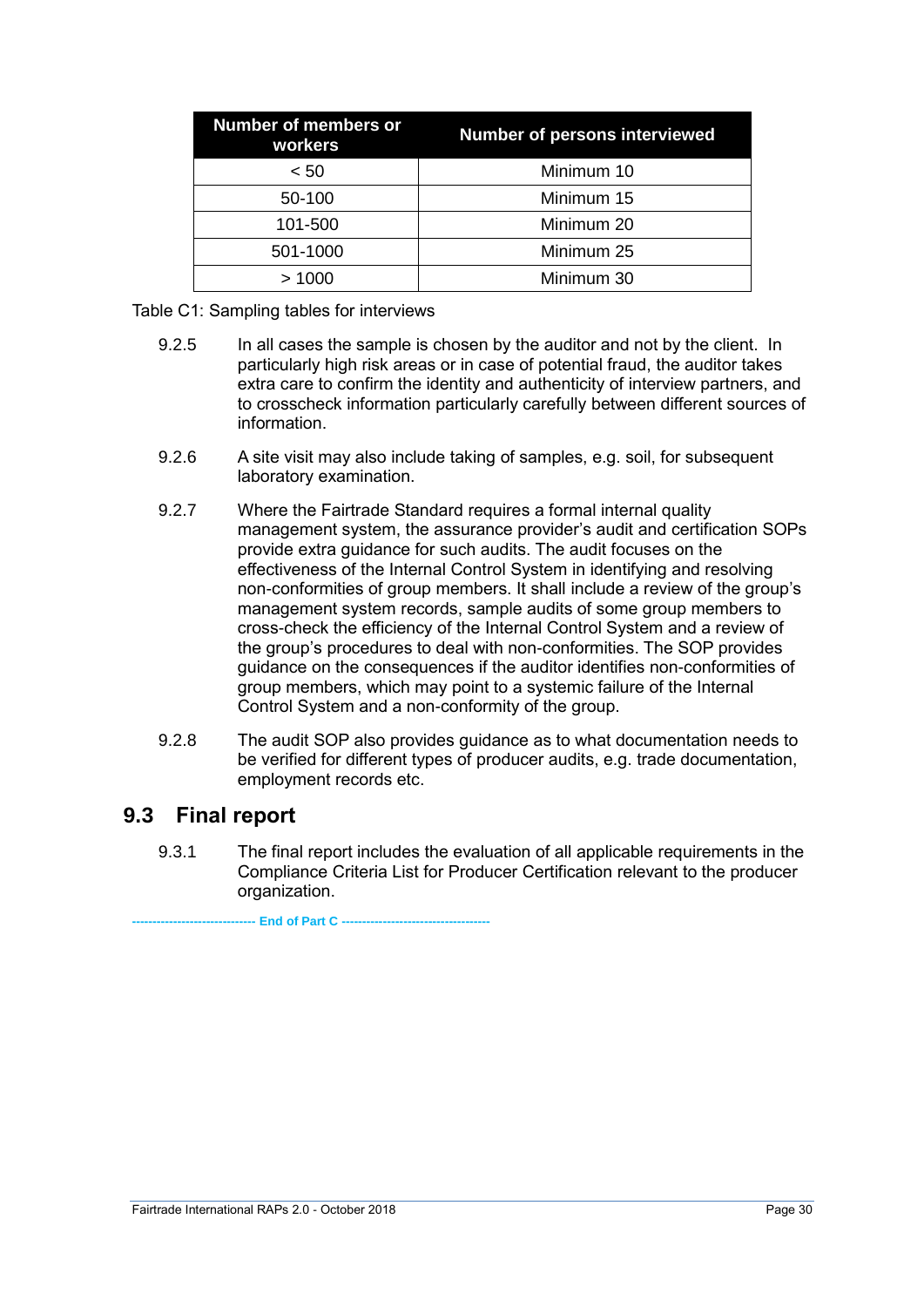# <span id="page-30-0"></span>**Part D: Requirements for assurance providers certifying product specific standards**

Part D indicates specific requirements for assurance providers certifying against any listed Fairtrade International product specific standards.

# <span id="page-30-1"></span>**D1: Textile standard**

# <span id="page-30-2"></span>**10 Additional Resource requirements**

#### <span id="page-30-3"></span>**10.1 Personnel**

10.1.1 All auditors meet the qualification criteria additional to those set out in Table D1 or possess a demonstrable equivalent competence.

| <b>Area</b>                                                          | <b>Criteria</b>                                                                                                                                                                                                                                                                                                                                   |
|----------------------------------------------------------------------|---------------------------------------------------------------------------------------------------------------------------------------------------------------------------------------------------------------------------------------------------------------------------------------------------------------------------------------------------|
| <b>Textile industry</b><br>training<br>(applicable to auditors only) | Auditors receive training and demonstrate knowledge of issues<br>that are specific to the textile industry: how industry works,<br>industry-specific environmental challenges, and significant social<br>issues in the textile industry (gender and child labour) as well as<br>identification of fraud and manipulation in the textile industry. |

Table D1: Auditors additional qualification criteria for Textile Standard

# <span id="page-30-4"></span>**11 Additional Process requirements**

### <span id="page-30-5"></span>**11.1 Planning - audit duration**

11.1.1 The assurance provider ensures that at least some of the interviews of workers take place off-premises when feasible and advisable.

### <span id="page-30-6"></span>**11.2 Planning - preparation**

11.2.1 The assurance provider contacts local labour rights organizations and/or unions ahead of every announced audit to understand prevailing conditions in the area and be able to focus the audits on critical issues.

### <span id="page-30-7"></span>**11.3 Site visit – use of information from other sources**

11.3.1 The assurance provider reviews the available information from first, second and third party audits of the company, as well as information from civil society organization and unions when available, to be better informed about the situation in the company and be able to focus the audits on critical issues.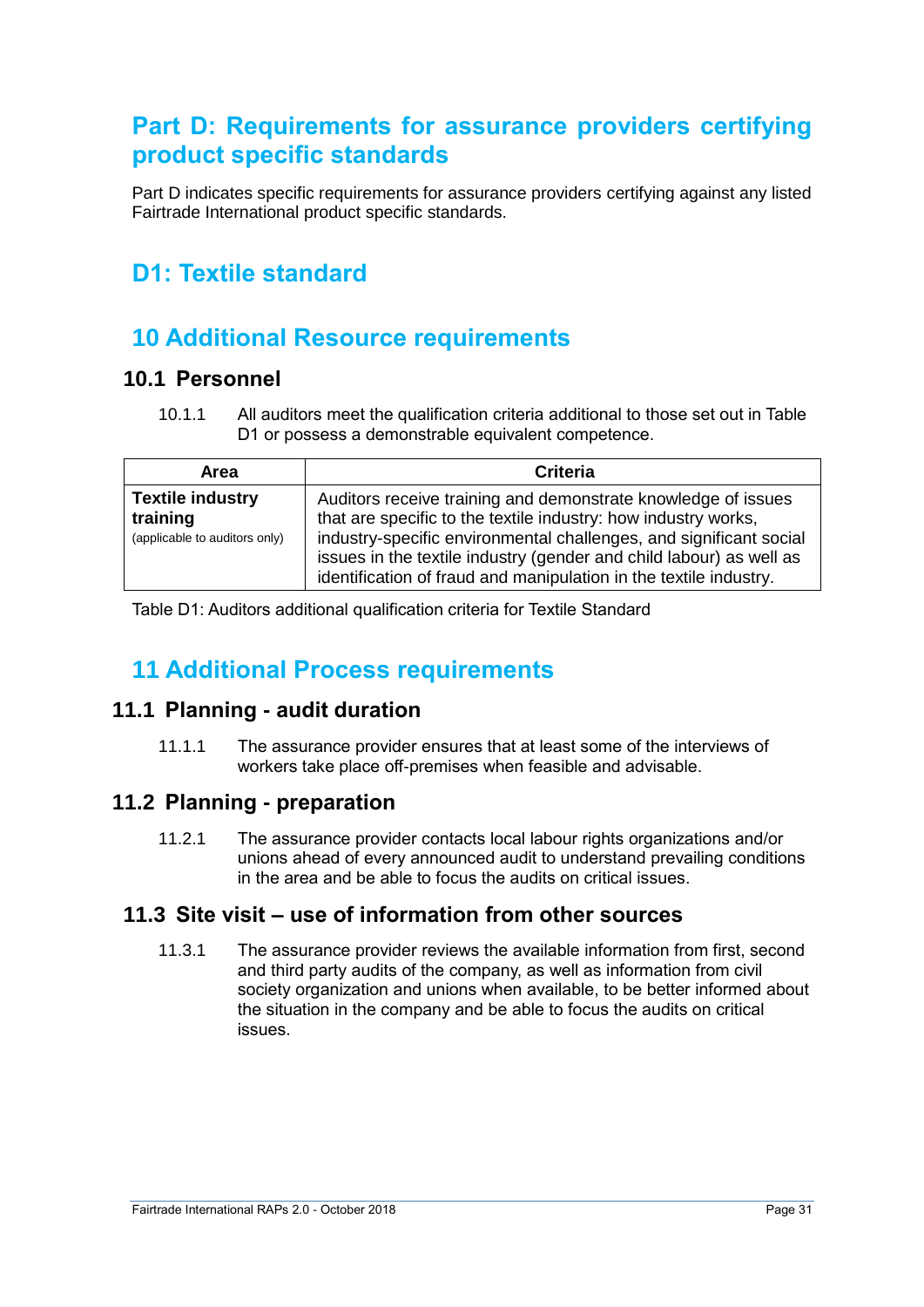### <span id="page-31-0"></span>**11.4 Site visit – effective worker's participation**

- 11.4.1 The assurance provider ensures the effective participation of workers representatives during the audits.
- 11.4.2 The assurance provider ensures that workers representatives know how to contact the assurance provider for any arising compliance issue in-between audits. Auditors leave the contact details of the assurance provider to the Compliance Committee.

### <span id="page-31-1"></span>**11.5 Final report**

11.5.1 The final report includes a root cause analysis of the non-conformities, proposed by the operator and confirmed by the assurance provider.

**-- End of Part D --**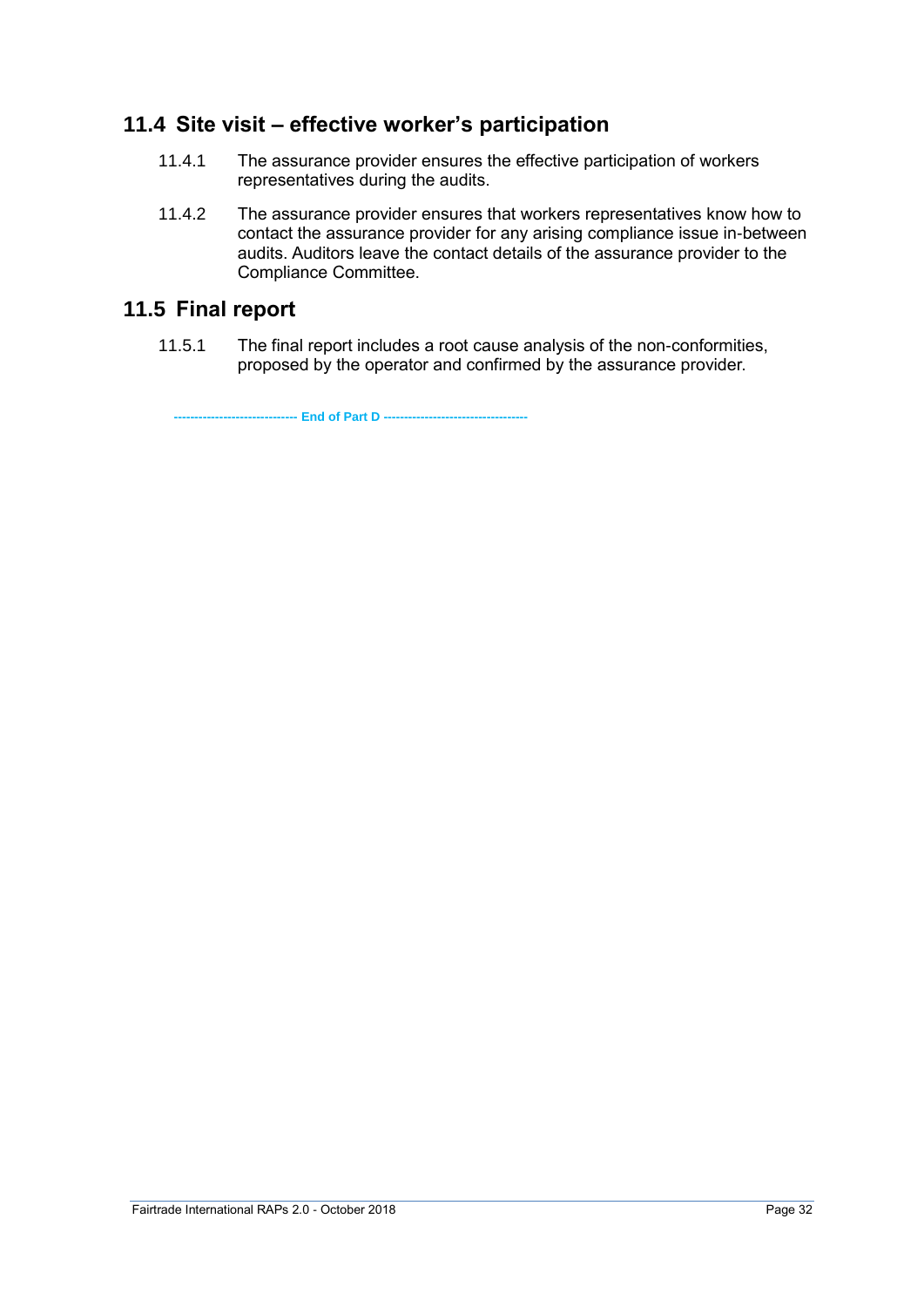# <span id="page-32-0"></span>**ANNEX A: Schemes recognised by Fairtrade International**

The following schemes have been recognised by Fairtrade International as "certificate acceptance"

| <b>Scheme</b>             | Scope |
|---------------------------|-------|
|                           |       |
| No scheme recognised yet. |       |

The following schemes have been recognised by Fairtrade International as "equivalent status"

| <b>Scheme</b>             | <b>Scope</b> |
|---------------------------|--------------|
|                           |              |
| No scheme recognised yet. |              |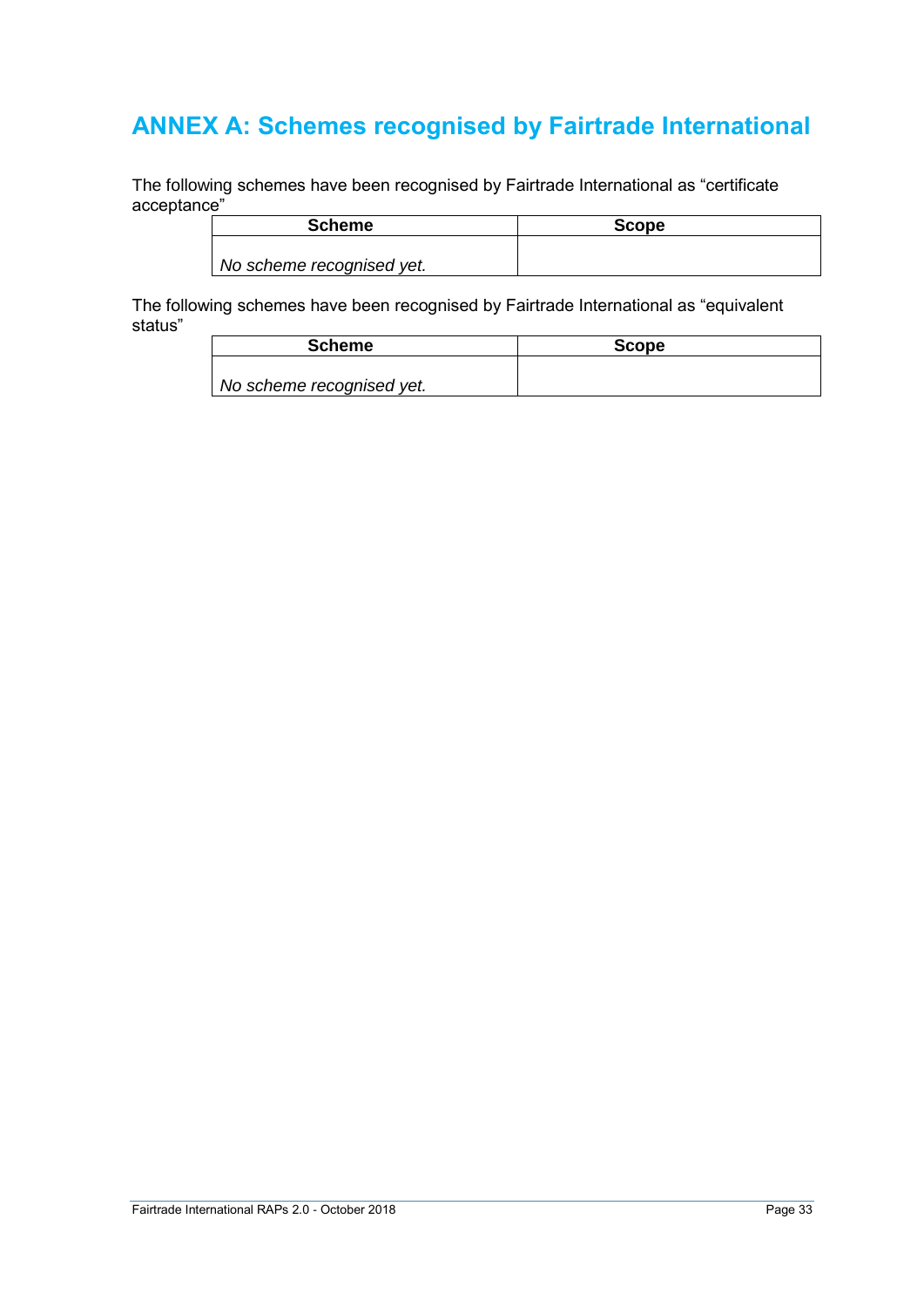# <span id="page-33-0"></span>**ANNEX B: Fairtrade Data Governance Policy**

This annex lists Fairtrade International data governance policies which must be adhered to by assurance providers. FI Assurance & Oversight will inform assurance providers of the introduction of new policies and/or amendment of existing ones and ensure background information and training as applicable.

- 1. Framework agreement on adequate safeguards for the transfer of data within the Fairtrade system (June 2014)
- 2. Fairtrade International Confidentiality Policy (approved by FI Data Governance Steering Committee, July 2017)

*Note: Other data governance policies are currently under review to comply with the EU General Data Protection Regulation.*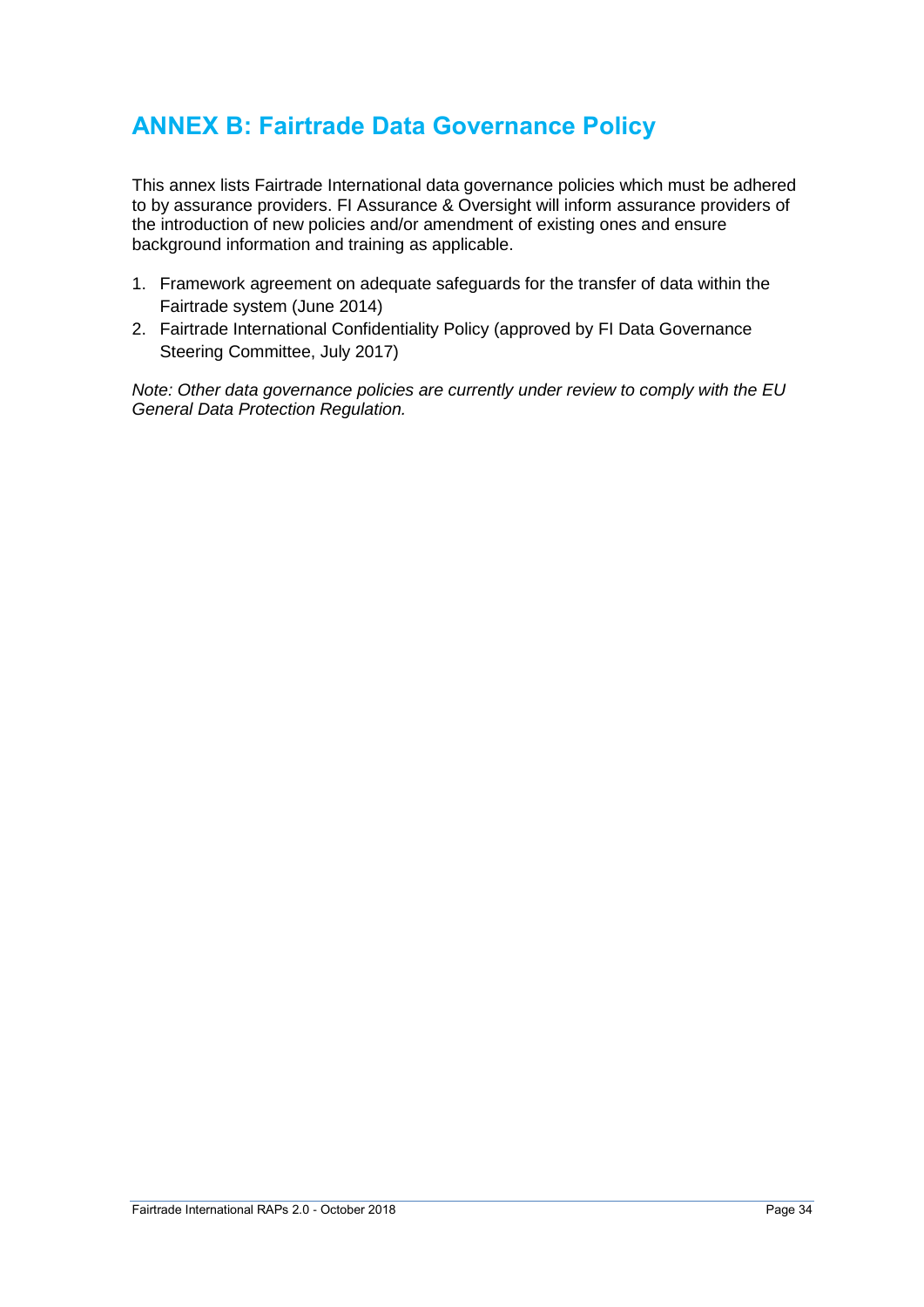# <span id="page-34-0"></span>**ANNEX C: Fairtrade International Risk Based Assurance Policy**

Assurance providers apply a risk-based approach in the planning of the frequency and intensity of their audits. Assurance providers consider risk factors that assess the probability and consequences of Fairtrade Standards not being met.

Indicators for the probability of Fairtrade Standards not being met include but are not limited to:

- 1. Number and severity of prior non-conformities, including major non conformities
- 2. Allegations
- 3. Newly Fairtrade certified operations
- 4. Substantial changes in structure or scope extensions
- 5. Complex trade chains
- 6. Exceptions granted
- 7. Country/region/product specific risk, also as identified by the assurance provider or by Fairtrade International staff

Indicators for particularly serious consequences if Fairtrade Standards are not met:

- 1. High premium value transactions
- 2. Regions, products or organizations subject of heightened media awareness or crises

As the probability of standards not being met and the range of relevant additional assurance tools (e.g. IT based tools like Fairtrace) vary according to the applicable Fairtrade Standard, the risk categorisation system is also adapted to different types of clients (producers, traders) and will need to be reviewed when the Fairtrade Standards have been revised.

### <span id="page-34-1"></span>**C.1 Risk categories and frequency of audits**

- C.1.1 Assurance providers categorize clients as high, medium and low risk according to a risk categorization system set by the assurance provider.
- C.1.2 The audit frequency (number of audits per certification cycle) is determined for each risk category and may vary according to the type of client (e.g. producer, trader).
- C.1.3 The assurance provider ensures that the assurance frequency and intensity applied matches the actually identified risk level for the respective clients at all times (see also 2.9.5), e.g. clients may be put in higher risk categories due to risks not included in its risk categorization system, or should receive additional audits in case of new risks being identified (e.g. during surveillance audits or through allegations).
- C.1.4 The assurance provider defines, according to the risk assessment, if surveillance audits are on-site or desk-based.
- C.1.5 The risk categorisation system of the assurance provider meets or exceeds the following guidelines on risk category and related audit frequency: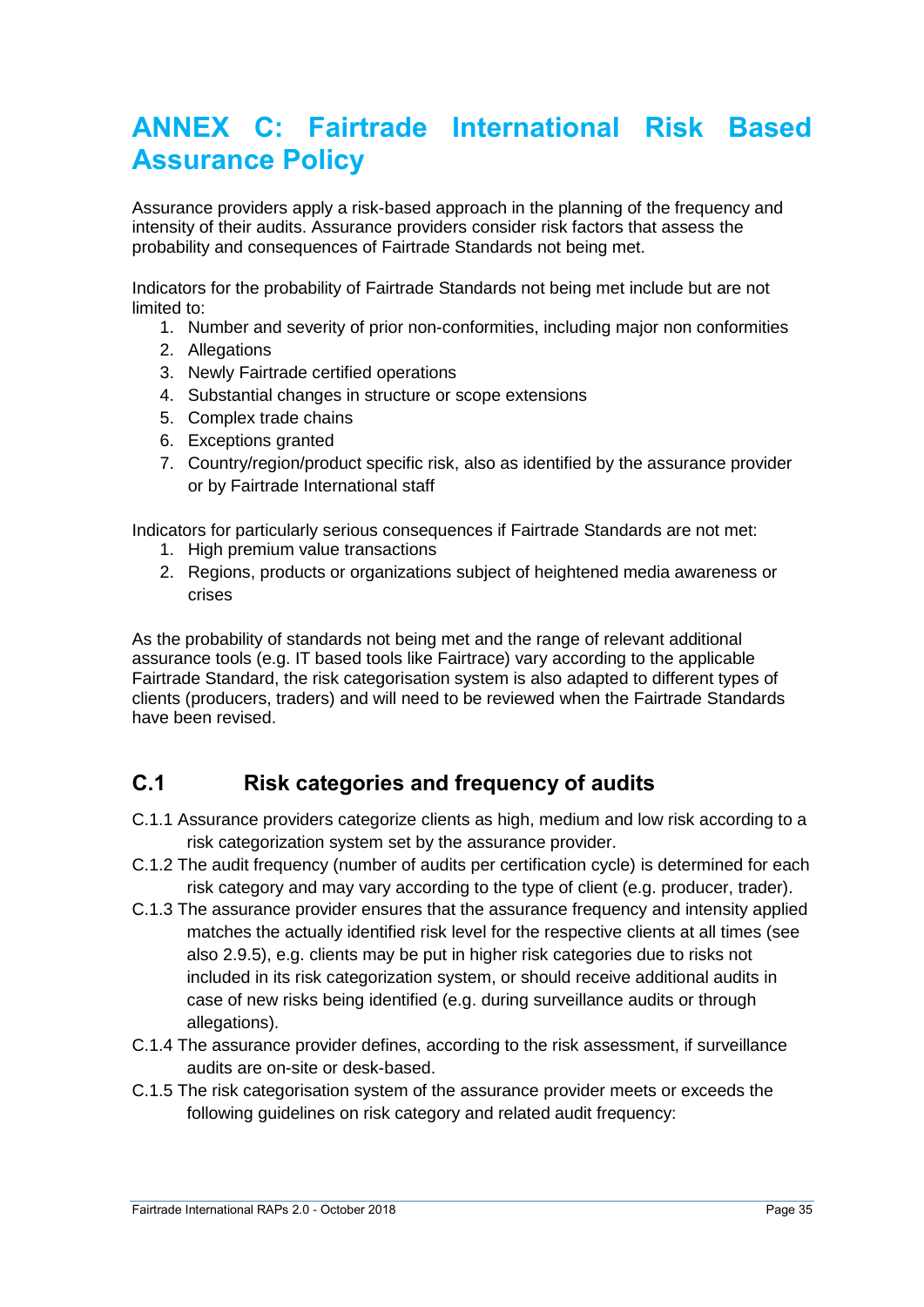### C.1.5.1 HIGH RISK CLIENTS

| Characteristics<br>(Guidance) | • High total number of non-conformities (e.g. more than one<br>fifth of compliance criteria)<br>• Any Major non-conformities resulting in suspension<br>• AND/OR poor compliance history: repeated Major NCs,<br>suspension(s)<br>• AND/OR substantiated allegations<br>• AND/OR: very high premium value (e.g. above 750'000 USD)<br>• Defined high geographical and/or sector risks |
|-------------------------------|---------------------------------------------------------------------------------------------------------------------------------------------------------------------------------------------------------------------------------------------------------------------------------------------------------------------------------------------------------------------------------------|
| Minimum Audit<br>Frequency    | 3 audits per 3-year-Certification Cycle (thereof 1 recertification<br>audit)                                                                                                                                                                                                                                                                                                          |

#### C.1.5.2 MEDIUM RISK CLIENTS

| Characteristics<br>(Guidance) | • Average number of non-conformities (dependent on standard)<br>• AND/OR no suspension for Major NCs<br>• AND/OR average compliance history: no repeated<br>suspensions, no de-certifications in complete previous<br>certification cycle |
|-------------------------------|-------------------------------------------------------------------------------------------------------------------------------------------------------------------------------------------------------------------------------------------|
| Minimum Audit                 | 2 audits per 3-year-certification cycle (thereof 1 recertification                                                                                                                                                                        |
| Frequency                     | audit)                                                                                                                                                                                                                                    |

#### C.1.5.3 LOW RISK CLIENTS

| Characteristics<br>(Guidance) | • Low number of non-conformities (dependent on standard)<br>• AND no Major non-conformities<br>• AND good compliance history: no Major NCs, no history of<br>suspension or de-certification in complete previous<br>certification cycle<br>• AND certified since more than 1 certification cycle OR trader<br>with very low Fairtrade volumes / very low risk activities (e.g.<br>not a premium payer)<br>• AND low premium volumes (e.g. below 150'000 USD) |
|-------------------------------|--------------------------------------------------------------------------------------------------------------------------------------------------------------------------------------------------------------------------------------------------------------------------------------------------------------------------------------------------------------------------------------------------------------------------------------------------------------|
| Minimum Audit                 | 1 audit per 3 year Certification Cycle (thereof 1 recertification                                                                                                                                                                                                                                                                                                                                                                                            |
| Frequency                     | audit)                                                                                                                                                                                                                                                                                                                                                                                                                                                       |

C.1.6 The assurance provider has a system to calculate the duration of audits in line with the following guidance:

- C.1.6.1 Producer audit time is calculated according size of operations; there is a minimum of 1.5 days for initial or recertification audits.
- C.1.6.2 Trader audit time: there is a minimum of 1 day for initial and recertification audits which may be reduced down to a minimum of 0.5 days for small traders with limited scope. Additional time for large volumes or extra operational units is scheduled.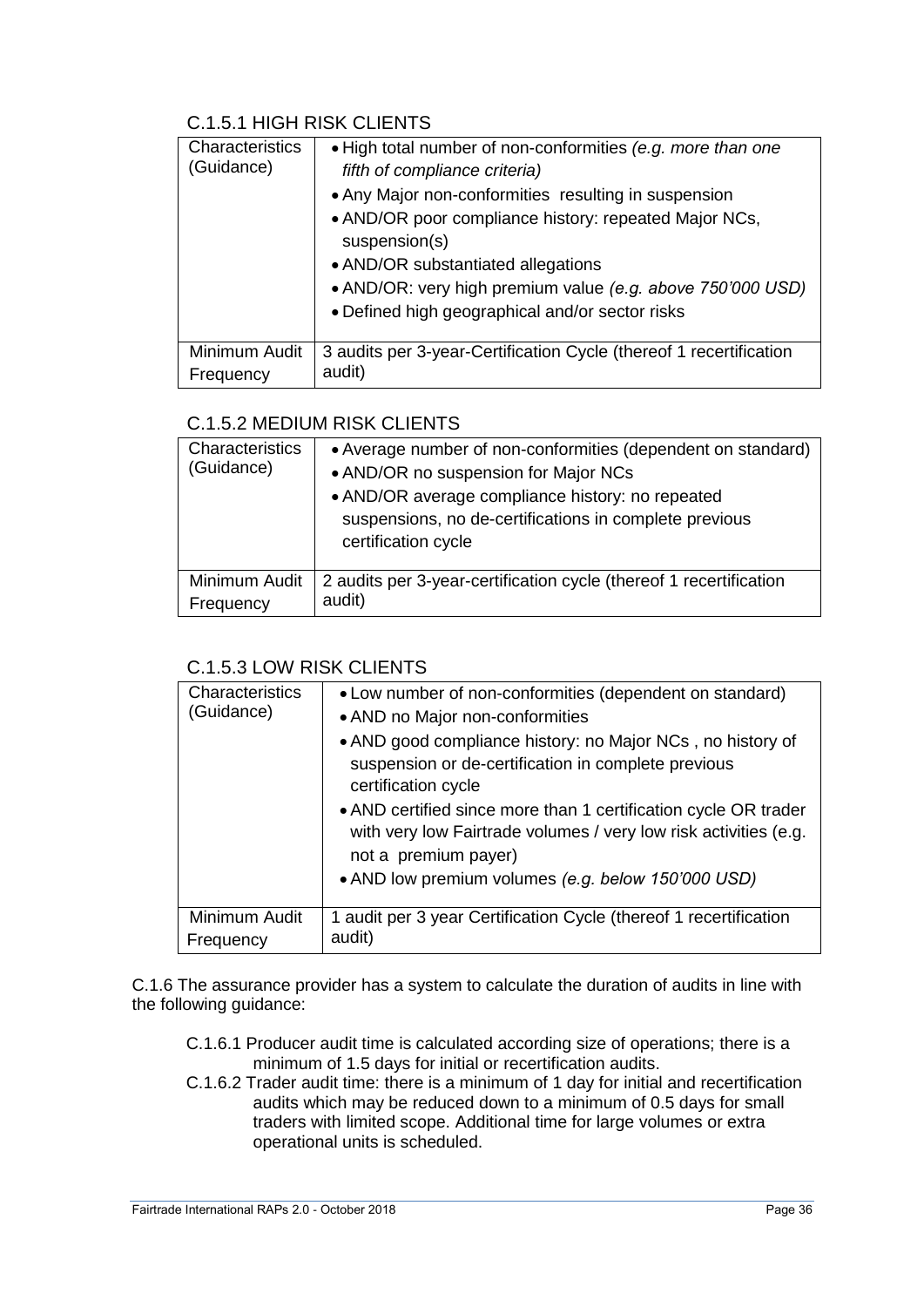C.1.6.3 Audit times are adapted according to the risk category of the client, at least for surveillance audits.

### <span id="page-36-0"></span>**C.2 Unannounced audits**

- C.2.1 The assurance provider provides for a minimum number of unannounced audits as defined in its risk based assurance policy.
- C.2.2. Unannounced audits will be planned based on a set of indicators:
	- C.2.2.1 Allegations received
		- C.2.2.2 Risk level: Mainly low and medium risk customers will receive unannounced audits to complement the lower regular surveillance audit frequency, but also some high risk operations receive unannounced audits.
		- C.2.2.3 Change in structure / scope extensions
		- C.2.2.4 Exceptions granted
		- C.2.2.5 Country/region/product specific risks
	- C.2.2.6 Other important changes (e.g. rapid evolution from low to high volumes, traders that did not have transactions at the initial audit yet, volumes that are not covered under the premium value)
	- C.2.2.7 Compliance history, e.g. NCs in limited surveillance audit that had not been detected in last renewal audit
	- C.2.2.8 Other risks to compliance or to the reputation of the Fairtrade system
	- C.2.2.9 Scheduled surveillance audits can be done as unannounced audits
- C.2.3 On-site unannounced audits shall normally have no prior notice unless absolutely necessary to avoid situations where completely unannounced audits would not be possible or effective. Short prior may be given on a case-by-case basis and the rationale shall be documented.

### <span id="page-36-1"></span>**C.3 Scheme for small traders**

- C.3.1 The assurance provider may develop a specific scheme for small traders based on their own definition to increase their access to Fairtrade, as long as overall credibility is not jeopardized.
- C 3.2 The scheme for small traders is meant for small low risk type of traders (e.g. small traders who are not premium payers) and shall not be applied to medium or high risk category traders.
- C.3.3 The scheme for small traders can include the following modifications vs. the regular scheme:
	- C.3.3.1 Validity of Permission to Trade: the Permission to Trade issued by the assurance provider may be valid for a maximum of one year.
	- C.3.3.2 Duration of certification cycle: the certification cycle shall not be longer than six years.
	- C.3.3.3 Validity of certificates: maximum validity of up to seven years.
	- C.3.3.4 Surveillance audit: at least one surveillance audit within each six year certification cycle, usually in the third year.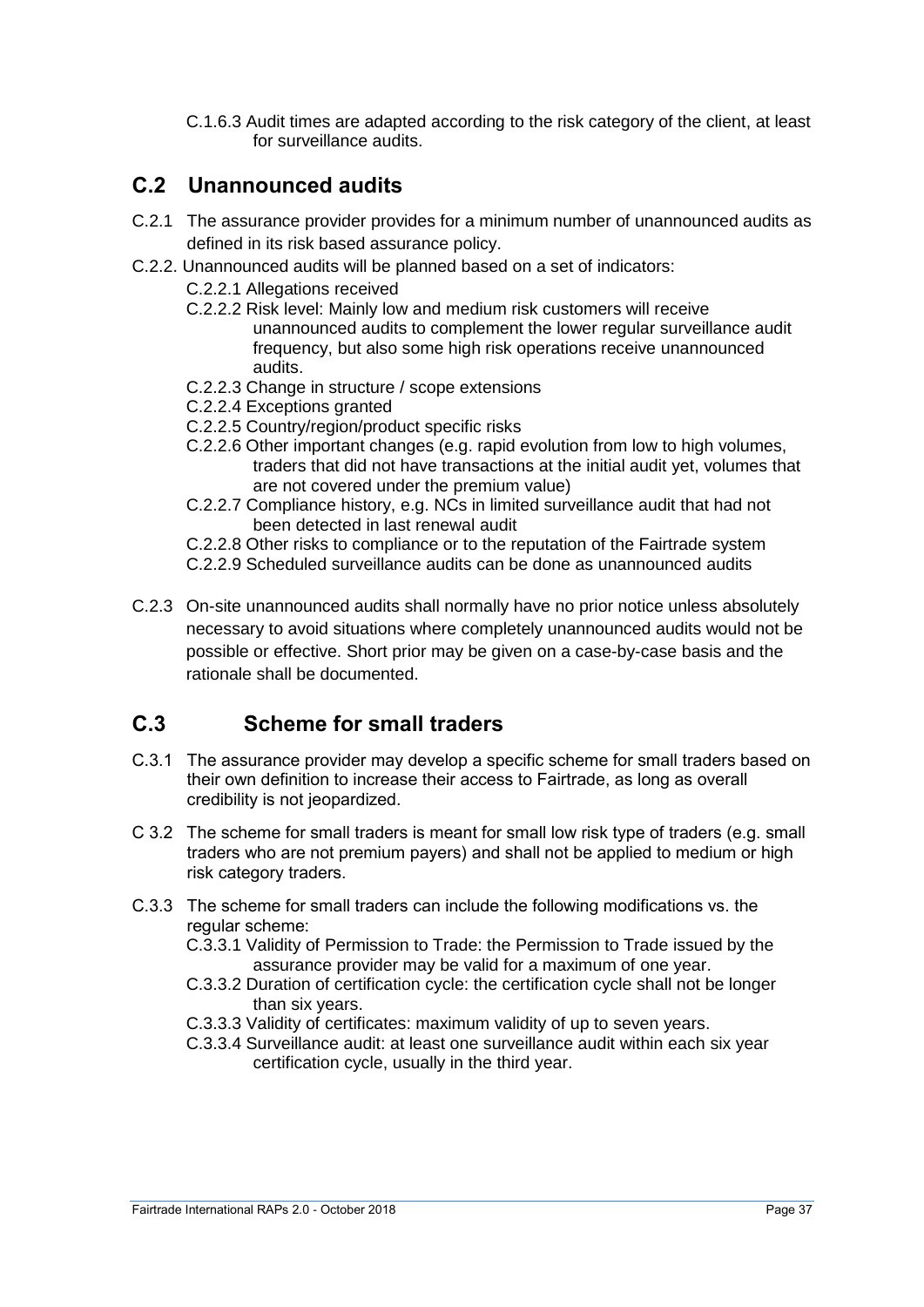# <span id="page-37-0"></span>**ANNEX D: Fairtrade International Sanction Policy**

### <span id="page-37-1"></span>**D.1 Compliance Evaluation in the Fairtrade System**

The Fairtrade Standards and the Fairtrade Compliance Criteria provide the basis for a consistent compliance assessment by all assurance providers.

#### Fairtrade Standards

In the Fairtrade Standards for producers, requirements are defined as either CORE or DEVELOPMENT requirements. The Fairtrade Standard for traders has only core requirements and in addition voluntary best practice requirements.

Compliance with the Fairtrade Standards is defined as follows:

- For Producers: meeting all CORE requirements and a minimum score for DEVELOPMENT requirements as defined by the assurance provider
- For Traders: meeting all core requirements.

#### Fairtrade Compliance Criteria

Based on the Fairtrade Standards, a detailed list of compliance criteria is used by all Fairtrade assurance providers to assess compliance. There are three types of compliance criteria:

- Major (M): reflects key Fairtrade principles where non-compliance represents a major risk to the Fairtrade system.
- Core (C): reflects Fairtrade principles and must be complied with.
- Development (D): refers to the continuous improvement that certified clients must demonstrate. Compliance with development requirements is verified against an average score.

Non-conformity with a major compliance criterion as well as multiple core requirements may lead to certification sanctions.

Compliance to the Fairtrade Standards with the compliance criteria is rated on 5 levels of compliance, called ranks. Rank 1 and 2 indicate non-compliance whereas ranks 3 to 5 indicate compliance with the Fairtrade Standards. An average score less than 3 is considered non-compliant but a low score alone does not lead to sanctions.

### <span id="page-37-2"></span>**D.2 Sanctions**

- D.2.1 When the assurance provider detects non-conformity it raises a non-conformity report and requests the client to propose corrective action to correct the nonconformity within an agreed timeframe (see section 2.12).
- D.2.2 The timeframe for correction of non-conformities shall not be more than 3 months in case of traders, and 9 months in case of producers, with option to extend the deadline in justified cases up to a maximum of 1 year.
- D.2.3 If, after evaluated positively the evidence for corrective action, the client is found to be compliant with the Fairtrade Standards, the certificate is issued (see section D1.1).
- D.2.4 If non-conformities are not corrected effectively within the agreed timeframe or in cases of severe non-conformities, the assurance provider applies the certification sanctions categories described in Table D. 2.6-2.9 below, according to its own sanction policy and ensuring consistency between clients.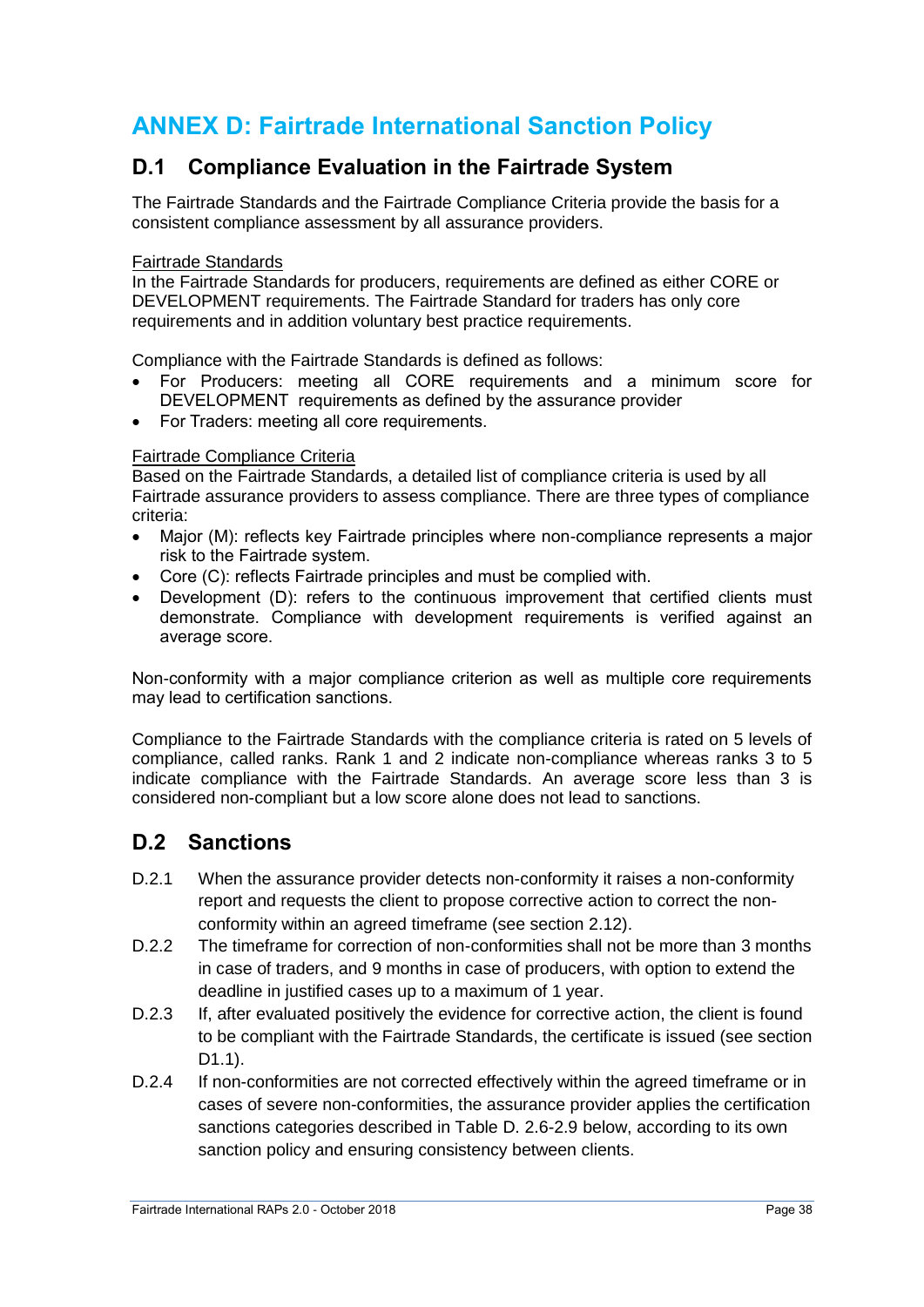- D.2.5 The assurance provider's sanction policy and practice considers the following aspects for the decision on the applicable sanction:
	- D.2.5.1 Severity of any non-conformity found during the audit, considering the type of criteria (e.g. major), scale and type of the non-conformity, real or potential consequences of the respective non-conformities as well as the non-conformity's cause. Irreversible non-conform actions directly impacting human health or wellbeing, or impacting on the integrity of the Fairtrade product, and intentional non-compliance are considered severe.
	- D.2.5.2 Compliance history, in particular repeated non-compliance with the same compliance criteria, and repeated non-compliance with core and major compliance criteria result in a stricter sanction categories.
	- D.2.5.3 Indications of intentional circumvention of the Fairtrade Standards or systematic failure to comply with applicable standards, rules and certification procedures result in a stricter sanction category.
	- D.2.5.4 Risk to the credibility of the Fairtrade system.
	- D.2.5.5 The assurance provider applies the following types of sanctions, (see also chapter 2.12) and the required procedures to apply them (see chapter 5.8).

| <b>Description</b>  | The applicant does not meet certification requirements<br>even after the corrective action period.<br>The applicant may have received a Permission to Trade<br>and may have started to trade Fairtrade products at this<br>point.                                                    |
|---------------------|--------------------------------------------------------------------------------------------------------------------------------------------------------------------------------------------------------------------------------------------------------------------------------------|
| Sanction            | The applicant cannot trade Fairtrade products with<br>$\overline{\phantom{0}}$<br>immediate effect and cannot fulfil already signed contracts.<br>The applicant does not receive a certificate but instead a<br>$\overline{\phantom{a}}$<br>notification of denial of certification. |
| Guidance & Examples | The applicant has not or cannot correct non-conformities<br>with core or major compliance criteria detected during the<br>initial audit.<br>The applicant does not meet the certification requirements<br>otherwise, e.g. the required score for development criteria.               |

#### **D.2.6 Denial of certification / Cancellationof Permission to Trade**

#### **D.2.7 Suspension of Certificate**

| <b>Description</b> | - Clients are found at any time during the certification period<br>to not meet the certification requirements even after the<br>corrective action period.<br>- Temporary sanction for a maximum of 6 months.                |
|--------------------|-----------------------------------------------------------------------------------------------------------------------------------------------------------------------------------------------------------------------------|
| Sanction           | Clients are not allowed to sign Fairtrade contracts with new<br>trade partners, may they advertise or make any reference<br>to having a valid Fairtrade certification.<br>During the suspension period, clients may however |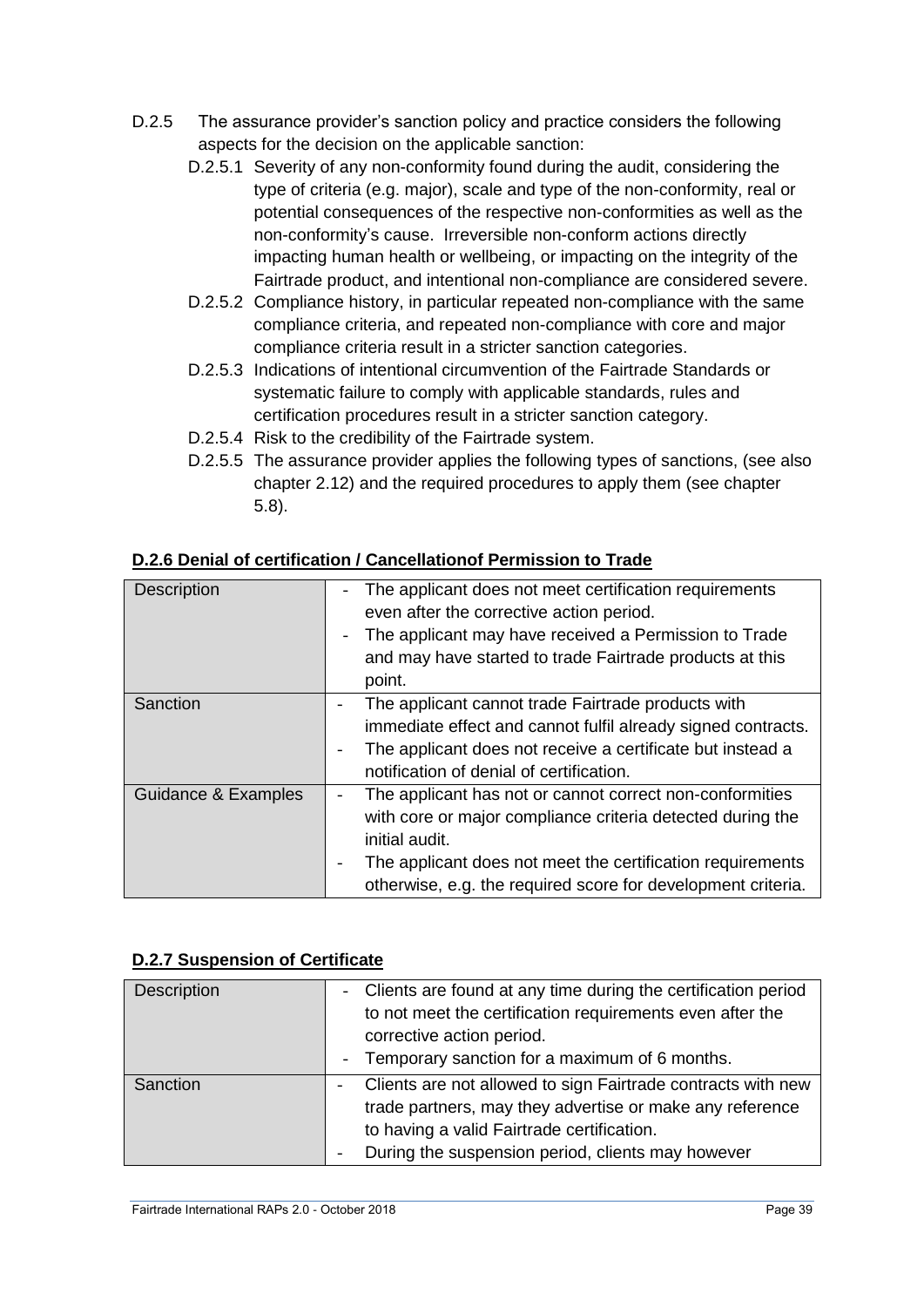|                                | continue to fulfil existing Fairtrade contracts signed prior to<br>the suspension. Clients may continue to trade Fairtrade<br>products with Fairtrade certified trade partners with whom<br>a Fairtrade relationship exists for a volume that cannot<br>exceed 50% of the volumes traded as Fairtrade in the<br>preceding 12 months.<br>Clients are indicated as "suspended" in relevant database,<br>but they do not have to actively inform their trade partners<br>of the suspension.                                                                                                                                                                                                                                                                                                                                                                                                                                                                                                                                                                                                                                                                                                                                                                                                                                                                                                    |
|--------------------------------|---------------------------------------------------------------------------------------------------------------------------------------------------------------------------------------------------------------------------------------------------------------------------------------------------------------------------------------------------------------------------------------------------------------------------------------------------------------------------------------------------------------------------------------------------------------------------------------------------------------------------------------------------------------------------------------------------------------------------------------------------------------------------------------------------------------------------------------------------------------------------------------------------------------------------------------------------------------------------------------------------------------------------------------------------------------------------------------------------------------------------------------------------------------------------------------------------------------------------------------------------------------------------------------------------------------------------------------------------------------------------------------------|
| <b>Guidance &amp; Examples</b> | For clients with a good compliance history, suspension is<br>$\frac{1}{2}$<br>usually the first sanction stage (before de-certification) in<br>case of major non-conformities suddenly arising.<br>Suspension as a sanction shall only be used if the nature<br>of the non-compliance and demonstrated efforts of the<br>client allow for expected correction (including correcting<br>the root causes) and compliance within 6 months.<br>Otherwise, the client shall be de-certified.<br>Repeated non-compliance with the same major<br>compliance criteria (e.g. 3 times within current and<br>previous certification cycle) and repeated suspensions<br>(more than 2 times in current and previous certification<br>cycle) indicates unwillingness or lack of engagement of the<br>client to ensure continuous compliance with Fairtrade<br>Standards, and should lead to de-certification, otherwise<br>justification to repeat suspension must be documented.<br>Suspension can also be used as a "penalty" for severe<br>non-conformities that cannot be undone, even if client is<br>proposing corrective actions to prevent these non-<br>conformities to reoccur.<br>Suspension may also be used as a temporary<br>precautionary measure, if the non-conformities have been<br>raised by allegation and subsequent investigations have<br>preliminarily confirmed the allegation. |

### **D.2.8 De-Certification**

| <b>Description</b> | - Clients are found at any time during the certification period |
|--------------------|-----------------------------------------------------------------|
|                    | to not meet the certification requirements even after the       |
|                    | corrective action period.                                       |
|                    | Due to severity of non-compliance or compliance history,        |
|                    | the client is not expected to become compliant within 6         |
|                    | months or remain continuously compliant.                        |
| Sanction           | Client cannot trade Fairtrade products with immediate<br>$\sim$ |
|                    | effect.                                                         |
|                    | Client is not allowed sign any new Fairtrade contracts nor      |
|                    | to fulfil existing contracts.                                   |
|                    | Client must cease the use of the Fairtrade brands and           |
|                    |                                                                 |